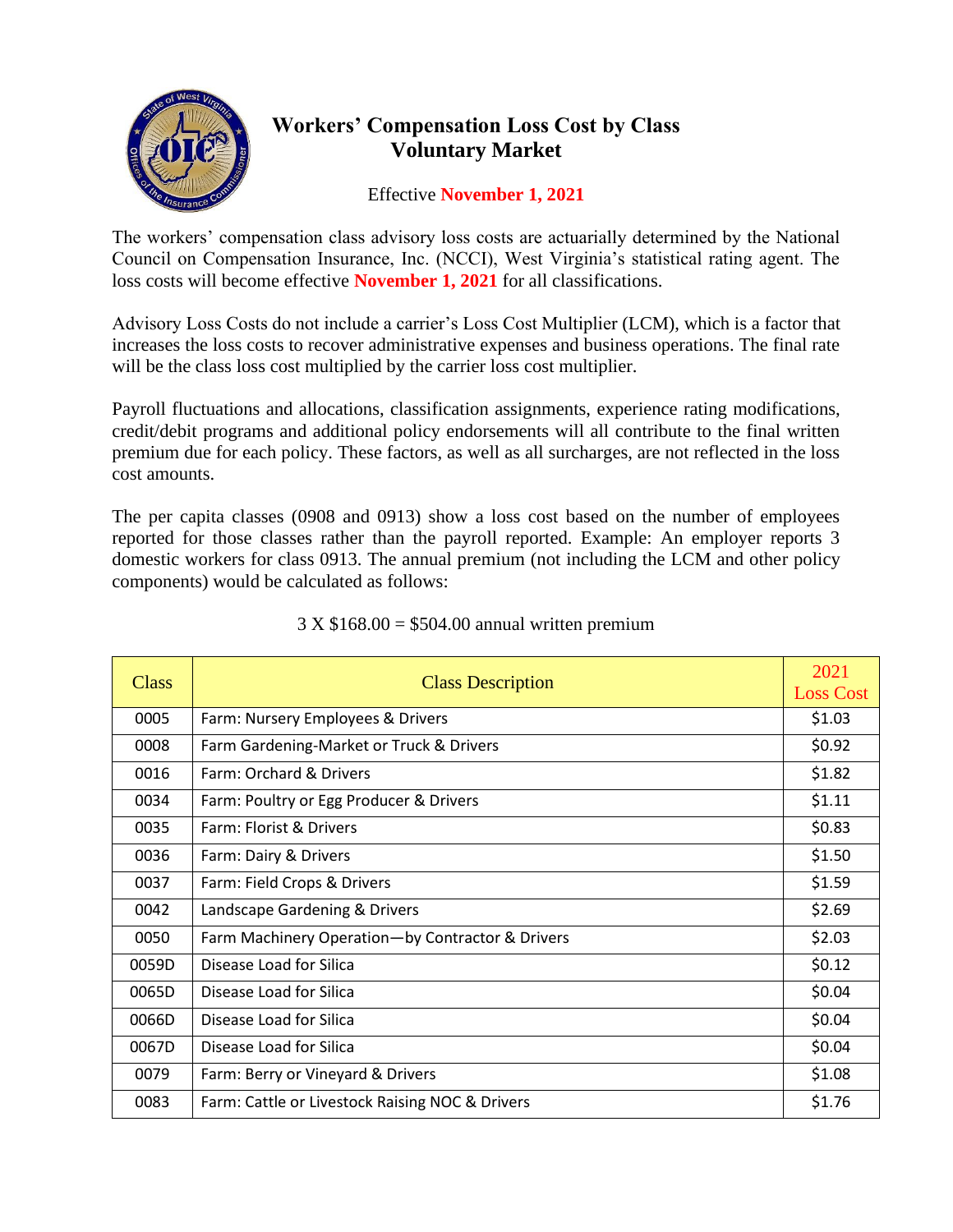| <b>Class</b> | <b>Class Description</b>                                                                                                        | 2021<br><b>Loss Cost</b> |
|--------------|---------------------------------------------------------------------------------------------------------------------------------|--------------------------|
| 0106         | Tree Pruning, Spraying, Repairing-All Operations & Drivers                                                                      | \$3.07                   |
| 0113         | Farm Fish Hatchery & Drivers                                                                                                    | \$1.42                   |
| 0170         | Farm: Animal Raising And Drivers                                                                                                | \$0.86                   |
| 0251         | <b>Irrigation Works Operation And Drivers</b>                                                                                   | \$1.64                   |
| 0401         | <b>Cotton Gin Operation And Local Managers, Drivers</b>                                                                         | \$3.67                   |
| 0771N        | Non-ratable code for 4771                                                                                                       | \$0.13                   |
| 0908P        | Domestic Workers-Residences-Part-time                                                                                           | \$55.00                  |
| 0913P        | Domestic Workers-Residences-Full time                                                                                           | \$168.00                 |
| 0917         | Residential Cleaning Services by Contractor-Inside                                                                              | \$1.23                   |
| 1005*        | Coal Mining - Surface & Drivers                                                                                                 | \$7.64                   |
| 1016X*       | Coal Mining - NOC                                                                                                               | \$24.82                  |
| 1164D        | Mining NOC - Not Coal - Underground - & Drivers                                                                                 | \$1.35                   |
| 1165D        | Mining NOC - Not Coal - Surface - & Drivers                                                                                     | \$1.05                   |
| 1320         | Oil or Gas Lease Operator - All Operations & Drivers                                                                            | \$1.28                   |
| 1322         | Oil or Gas Well: Cleaning or Swabbing of Old Wells Having Previously Produced<br>Gas or Oil-by Contractor-No Drilling & Drivers | \$3.16                   |
| 1430         | Smelting, Sintering or Refining - Lead - & Drivers                                                                              | \$1.44                   |
| 1438         | Smelting, Sintering or Refining - Metals - Not Iron or Lead - NOC & Drivers                                                     | \$1.95                   |
| 1452         | Ore Milling & Drivers                                                                                                           | \$0.99                   |
| 1463         | Coal Billet or Briquette Mfg & Drivers                                                                                          | \$2.95                   |
| 1472         | Distillation - Wood - & Drivers                                                                                                 | \$0.84                   |
| 1624D        | <b>Quarry NOC &amp; Drivers</b>                                                                                                 | \$1.09                   |
| 1642         | Lime Mfg                                                                                                                        | \$0.83                   |
| 1654         | Quarry-Cement Rock-Surface-And Drivers                                                                                          | \$1.74                   |
| 1699         | Rock Wool Mfg.                                                                                                                  | \$0.88                   |
| 1701         | <b>Cement Mfg</b>                                                                                                               | \$0.97                   |
| 1710D        | Stone Crushing & Drivers                                                                                                        | \$1.57                   |
| 1747         | <b>Emery Works &amp; Drivers</b>                                                                                                | \$0.84                   |
| 1748         | Abrasive Wheel Mfg. And Drivers                                                                                                 | \$1.78                   |
| 1803D        | Stone Cutting or Polishing NOC & Drivers                                                                                        | \$2.41                   |
| 1924         | Wire Drawing Or Cable Mfg.-Not Iron Or Steel                                                                                    | \$0.77                   |
| 1925         | Die Casting Mfg.                                                                                                                | \$1.19                   |
| 2002         | Macaroni Mfg                                                                                                                    | \$1.12                   |
| 2003         | Bakery & Drivers, Route Supervisors                                                                                             | \$1.26                   |
| 2014         | <b>Grain or Feed Milling</b>                                                                                                    | \$1.60                   |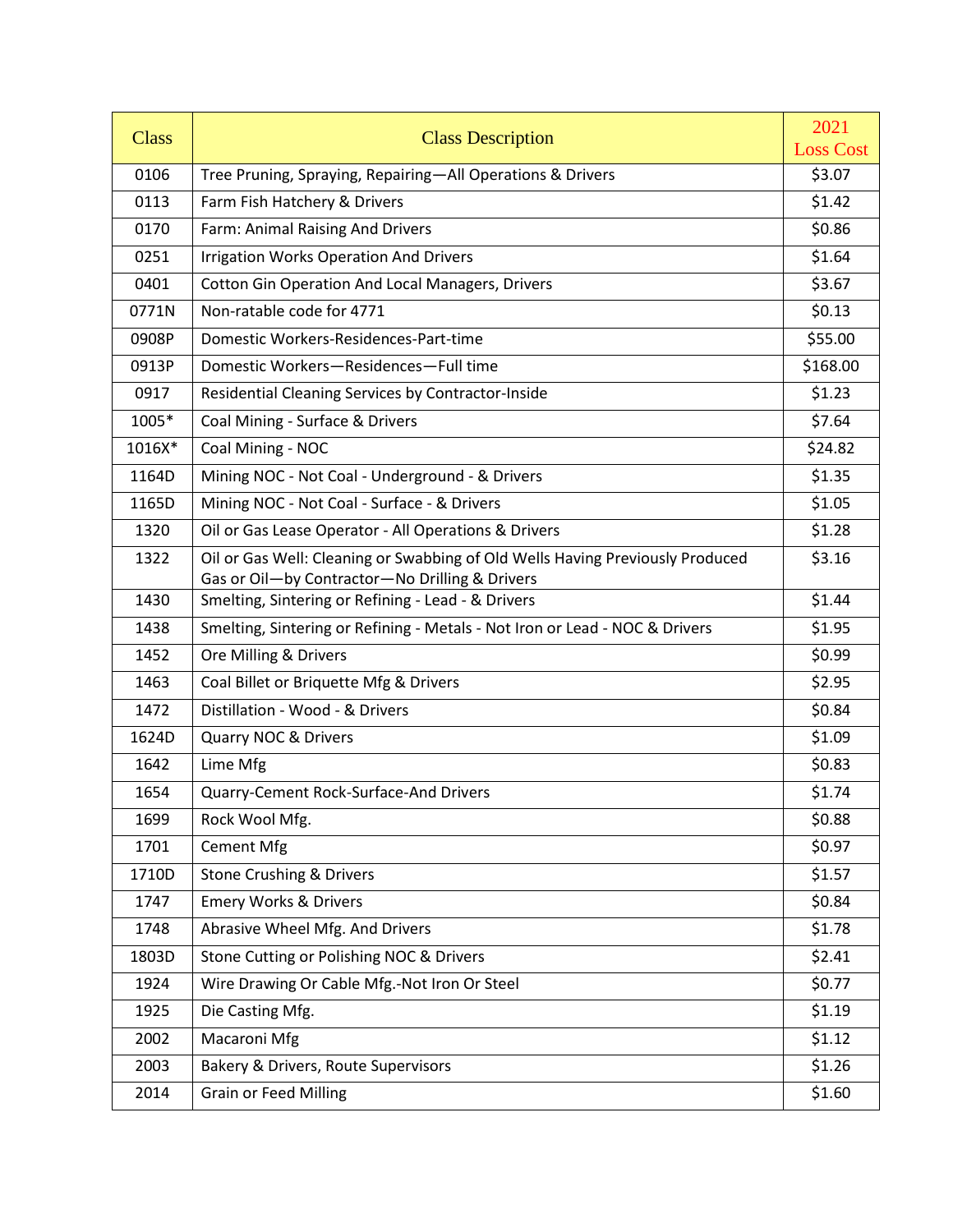| <b>Class</b> | <b>Class Description</b>                            | 2021                       |
|--------------|-----------------------------------------------------|----------------------------|
| 2016         | Breakfast Food Mfg.                                 | <b>Loss Cost</b><br>\$0.88 |
| 2021         | <b>Sugar Refining</b>                               | \$1.12                     |
| 2039         | Ice-Cream Mfg. & Drivers                            | \$0.92                     |
| 2041         | Candy, Chocolate, and Confection Mfg.               | \$1.01                     |
| 2065         | Milk Products Mfg NOC                               | \$0.63                     |
| 2070         | Creamery or Dairy & Route Supervisors, Drivers      | \$2.29                     |
| 2081         | <b>Butchering</b>                                   | \$1.06                     |
| 2089         | Packing House - All Operations                      | \$1.26                     |
| 2095         | <b>Meat Products Mfg NOC</b>                        | \$1.64                     |
| 2105         | <b>Fruit Packing</b>                                | \$1.65                     |
| 2110         | Pickle Mfg.                                         | \$0.80                     |
| 2111         | Cannery NOC                                         | \$0.76                     |
| 2112         |                                                     | \$1.31                     |
|              | Fruit Evaporating or Preserving                     | \$0.83                     |
| 2114         | <b>Oyster Processing</b>                            |                            |
| 2121         | Brewery And Drivers.                                | \$0.47                     |
| 2130         | Spirituous Liquor Distillery                        | \$0.62                     |
| 2131         | <b>Spirituous Liquor Bottling</b>                   | \$0.59                     |
| 2143         | Fruit Juice Mfg. & Drivers                          | \$0.84                     |
| 2157         | Bottling NOC & Route Supervisors, Drivers           | \$1.52                     |
| 2172         | Cigarette Mfg                                       | \$0.46                     |
| 2174         | <b>Tobacco Rehandling Or Warehousing</b>            | \$0.96                     |
| 2211         | Cotton Batting, Wadding or Waste Mfg.               | \$2.35                     |
| 2220         | Yarn or Thread Mfg - Cotton                         | \$0.75                     |
| 2288         | <b>Felting Mfg</b>                                  | \$1.28                     |
| 2302         | Silk Thread or Yarn Mfg                             | \$0.62                     |
| 2305         | Textile Fiber Mfg - Synthetic                       | \$0.80                     |
| 2361         | Hosiery Mfg.                                        | \$0.61                     |
| 2362         | Knit Goods Mfg NOC                                  | \$0.71                     |
| 2380         | Webbing Mfg.                                        | \$0.73                     |
| 2388         | Embroidery Mfg.                                     | \$0.44                     |
| 2402         | Carpet or Rug Mfg NOC                               | \$0.91                     |
| 2413         | Textile - Bleaching, Dyeing, Mercerizing, Finishing | \$0.78                     |
| 2416         | Yarn Dyeing Or Finishing                            | \$0.70                     |
| 2417         | Cloth Printing.                                     | \$0.44                     |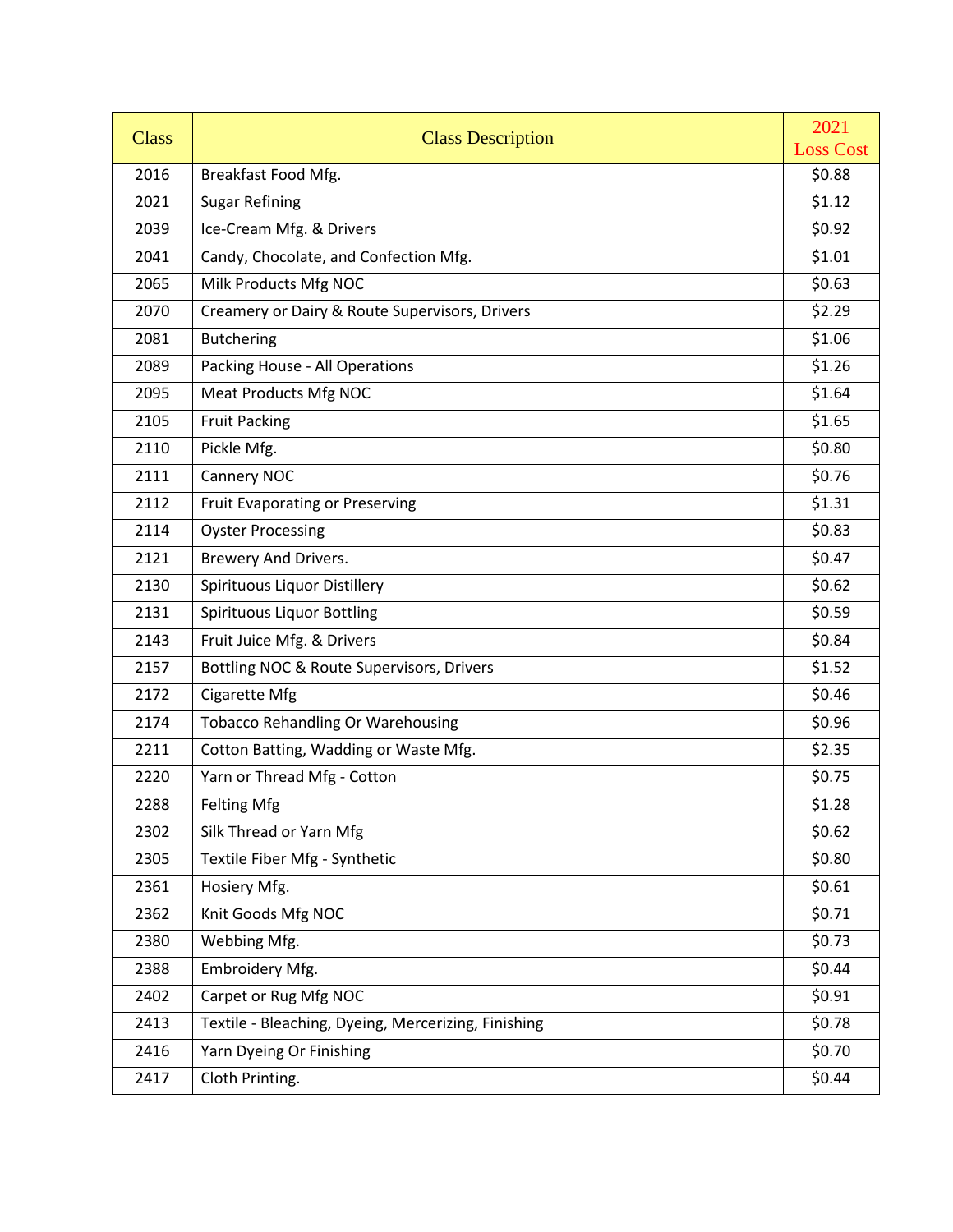| <b>Class</b> | <b>Class Description</b>                                                                                    | 2021<br><b>Loss Cost</b> |
|--------------|-------------------------------------------------------------------------------------------------------------|--------------------------|
| 2501         | Cloth, Canvas and Related Products Mfg. NOC                                                                 | \$0.81                   |
| 2503         | Dressmaking or Tailoring - Custom Exclusively                                                               | \$0.37                   |
| 2570         | Mattress or Box Spring Mfg.                                                                                 | \$1.38                   |
| 2585         | Laundry NOC & Route Supervisors, Drivers                                                                    | \$1.11                   |
| 2586         | Cleaning Or Dyeing And Route Supervisors, Drivers                                                           | \$0.97                   |
| 2587         | Towel or Toilet Supply Co. & Route Supervisors, Drivers                                                     | \$1.04                   |
| 2589         | Laundry and Dry Cleaning Store - Retail & Route Supervisors, Drivers                                        | \$0.73                   |
| 2600         | <b>Fur Processing-Preparing Skins</b>                                                                       | \$1.40                   |
| 2623         | Tanning                                                                                                     | \$2.16                   |
| 2651         | Shoe Stock Mfg.                                                                                             | \$0.59                   |
| 2660         | Boot or Shoe Mfg. NOC                                                                                       | \$0.83                   |
| 2688         | Leather Goods Mfg NOC                                                                                       | \$0.69                   |
| 2701         | Logging or Tree Removal-Log Hauling & Drivers                                                               | \$4.40                   |
| 2702         | Logging or Tree Removal -Non Mechanized Operations                                                          | \$13.03                  |
| 2709         | Logging or Tree Removal: Mechanized Equipment Operators                                                     | \$4.31                   |
| 2710         | Sawmill                                                                                                     | \$2.97                   |
| 2714         | Veneer Mfg                                                                                                  | \$1.33                   |
| 2731         | Planing or Molding Mill                                                                                     | \$1.15                   |
| 2735         | Barrel Stock Mfg.-Wood                                                                                      | \$1.44                   |
| 2759         | Pallet, Box or Box Shook Mfg. Wooden                                                                        | \$1.81                   |
| 2790         | Pattern Making NOC                                                                                          | \$0.63                   |
| 2797         | Manufactured, Modular, Or Prefabricated Home Manufacturing-Shop Work-All<br><b>Operations &amp; Drivers</b> | \$1.18                   |
| 2799         | Manufactured, Modular, Or Prefabricated Home Setup, Hookup, Or Installation At<br><b>Building Site</b>      | \$2.03                   |
| 2802         | Carpentry - Shop Only - & Drivers                                                                           | \$1.40                   |
| 2835         | <b>Brush or Broom Assembly</b>                                                                              | \$0.89                   |
| 2836         | Brush Or Broom Mfg. NOC                                                                                     | \$1.01                   |
| 2841         | <b>Woodenware Manufacturing NOC</b>                                                                         | \$1.28                   |
| 2881         | Furniture Assembly - Wood - From Manufactured Parts                                                         | \$0.90                   |
| 2883         | Furniture Mfg - Wood - NOC                                                                                  | \$0.96                   |
| 2915         | <b>Veneer Products Mfg</b>                                                                                  | \$1.10                   |
| 2916         | Veneer Products Mfg - No Veneer Mfg                                                                         | \$1.16                   |
| 2923         | Musical Instruments Mfg - Wood NOC                                                                          | \$0.62                   |
| 2960         | Wood Preserving & Drivers                                                                                   | \$1.83                   |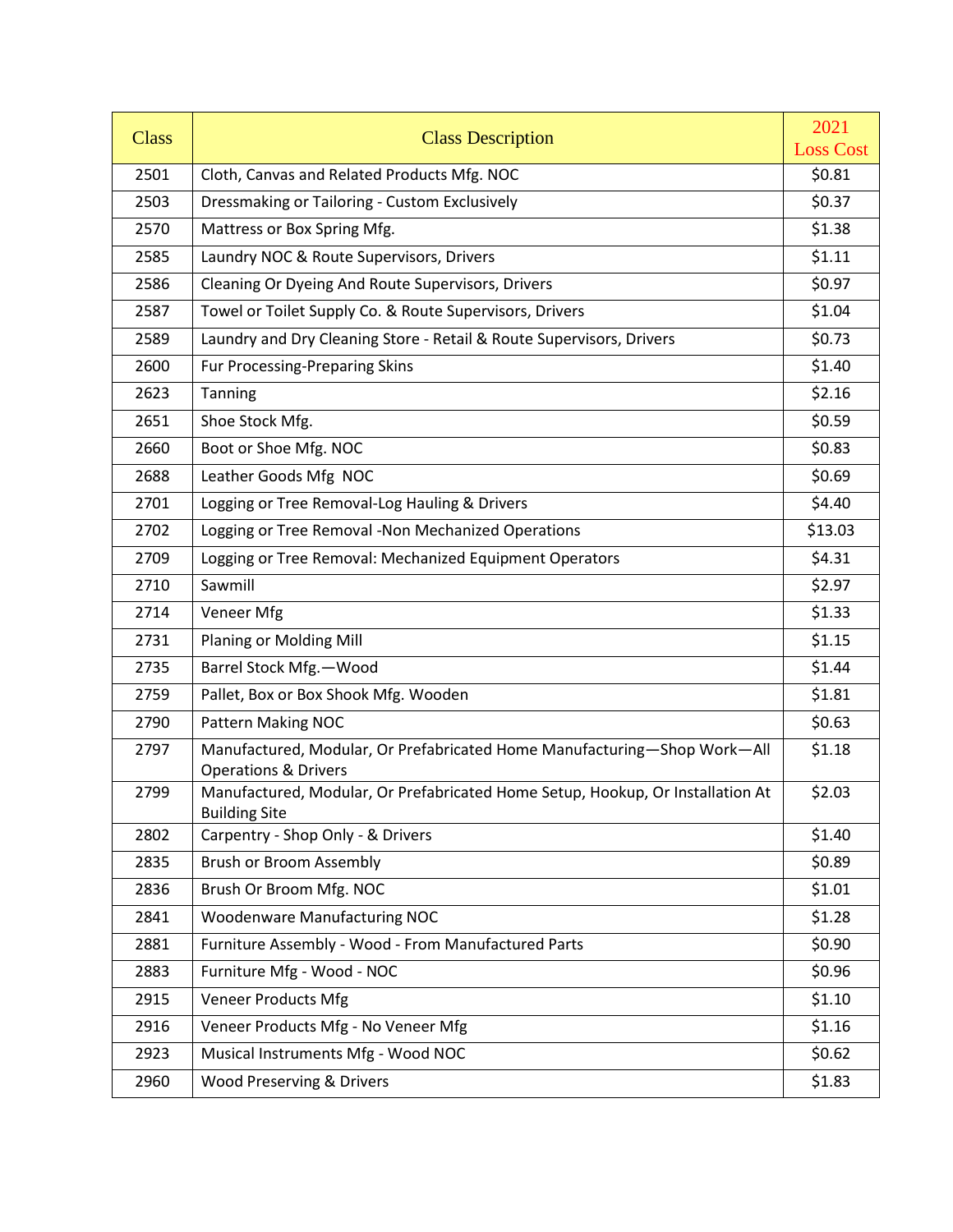| <b>Class</b> | <b>Class Description</b>                                                                                    | 2021<br><b>Loss Cost</b> |
|--------------|-------------------------------------------------------------------------------------------------------------|--------------------------|
| 3004         | Iron or Steel: Manufacturing: Steelmaking - & Drivers                                                       | \$0.48                   |
| 3018         | Iron or Steel: Manufacturing: Rolling Mill & Drivers                                                        | \$0.99                   |
| 3022         | Pipe or Tube Mfg NOC & Drivers                                                                              | \$1.24                   |
| 3027         | Rolling Mill NOC & Drivers                                                                                  | \$0.74                   |
| 3028         | Pipe or Tube Mfg - Iron or Steel - & Drivers                                                                | \$0.96                   |
| 3030         | Iron or Steel: Fabrication: Ironworks or Steelworks-Shop-Structural & Drivers                               | \$2.06                   |
| 3040         | Iron or Steel: Fabrication: Iron Works - Shop - Ornamental - & Drivers                                      | \$1.71                   |
| 3041         | Iron or Steel: Fabrication: Iron Works - Shop - Decorative or Artistic - Foundries,<br><b>Drivers</b>       | \$1.80                   |
| 3042         | Elevator Or Escalator Mfg.                                                                                  | \$1.50                   |
| 3064         | <b>Sign Manufacturing Metal</b>                                                                             | \$1.11                   |
| 3076         | Sheet Metal Products Mfg - Shop                                                                             | \$0.95                   |
| 3081D        | Foundry - Ferrous - NOC                                                                                     | \$1.84                   |
| 3082D        | <b>Foundry Steel Castings</b>                                                                               | \$1.36                   |
| 3085D        | Foundry - Nonferrous                                                                                        | \$1.70                   |
| 3110         | Forging Work - Drop or Machine                                                                              | \$1.65                   |
| 3111         | Blacksmith                                                                                                  | \$0.67                   |
| 3113         | Tool Mfg - Not Drop or Machine Forged - NOC                                                                 | \$0.59                   |
| 3114         | Tool Mfg - Drop or Machine Forged - NOC: Machining or Finishing of Tools or Die<br><b>Making Operations</b> | \$1.02                   |
| 3118         | Saw Mfg.                                                                                                    | \$0.57                   |
| 3119         | Needle Mfg                                                                                                  | \$0.32                   |
| 3122         | Cutlery Mfg NOC                                                                                             | \$0.71                   |
| 3126         | Tool Mfg - Agricultural, Construction, Logging, Mining, Oil or Artesian Well                                | \$0.92                   |
| 3131         | <b>Button Or Fastener Mfg.-Metal</b>                                                                        | \$0.81                   |
| 3132         | Nut or Bolt Mfg.                                                                                            | \$1.05                   |
| 3145         | Screw Mfg.                                                                                                  | \$0.70                   |
| 3146         | Hardware Mfg. NOC                                                                                           | \$0.71                   |
| 3169         | Stove Mfg.                                                                                                  | \$0.84                   |
| 3179         | <b>Electrical Apparatus Mfg NOC</b>                                                                         | \$0.61                   |
| 3180         | Electric Or Gas Lighting Fixtures Mfg                                                                       | \$0.80                   |
| 3188         | Plumbing Supplies Mfg, NOC                                                                                  | \$0.62                   |
| 3220         | Can Mfg                                                                                                     | \$0.64                   |
| 3224         | Enamel or Agate Ware Mfg.                                                                                   | \$1.70                   |
| 3227         | Aluminum Ware Mfg.                                                                                          | \$0.96                   |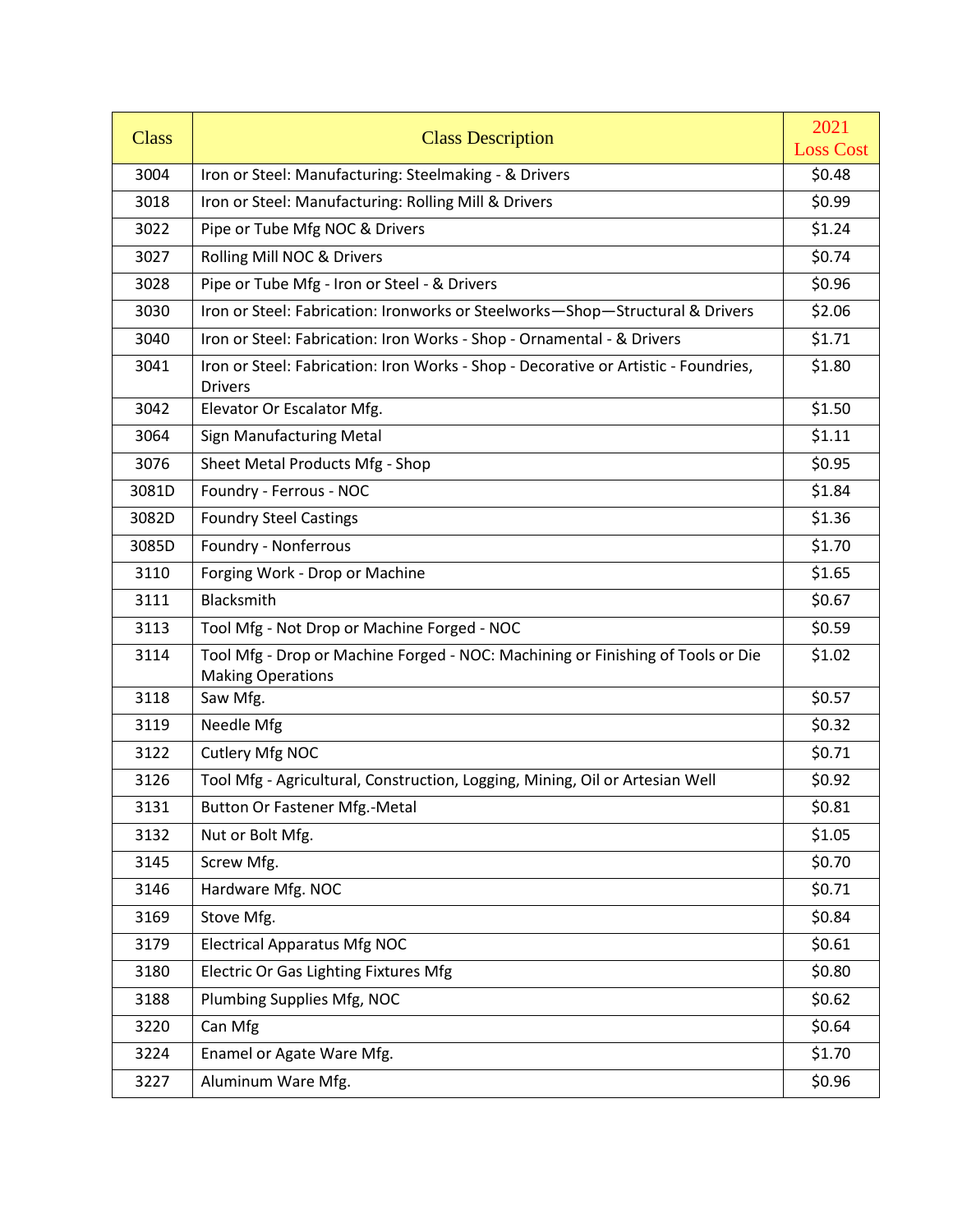| <b>Class</b> | <b>Class Description</b>                                         | 2021<br><b>Loss Cost</b> |
|--------------|------------------------------------------------------------------|--------------------------|
| 3241         | Wire Drawing-Iron Or Steel.                                      | \$0.91                   |
| 3255         | Wire Cloth Mfg                                                   | \$0.83                   |
| 3257         | Wire Goods Mfg. NOC                                              | \$0.89                   |
| 3270         | Eyelet Mfg.                                                      | \$0.88                   |
| 3300         | Bed Spring or Wire Mattress Mfg.                                 | \$1.56                   |
| 3303         | Spring Mfg.                                                      | \$0.82                   |
| 3307         | Heat-Treating-Metal                                              | \$0.96                   |
| 3315         | <b>Brass or Copper Goods Mfg</b>                                 | \$0.95                   |
| 3334         | Tin Foil Mfg.                                                    | \$0.76                   |
| 3336         | <b>Type Foundry</b>                                              | \$0.83                   |
| 3365         | Welding or Cutting NOC & Drivers                                 | \$1.51                   |
| 3372         | Electroplating                                                   | \$1.18                   |
| 3373         | Galvanizing or Tinning - Not Electrolytic                        | \$1.16                   |
| 3383         | Jewelry Mfg.                                                     | \$0.51                   |
| 3385         | Watch Mfg                                                        | \$0.32                   |
| 3400         | Metal Stamped Goods Mfg NOC                                      | \$1.03                   |
| 3507         | Construction or Agricultural Machinery Mfg                       | \$1.01                   |
| 3515         | Textile Machinery Mfg.                                           | \$0.77                   |
| 3548         | Printing Or Bookbinding Machine Mfg                              | \$0.41                   |
| 3559         | Confection Machine Mfg.                                          | \$0.87                   |
| 3574         | Computing, Recording or Office Machine Mfg, NOC                  | \$0.43                   |
| 3581         | Fuel Injection Device Mfg                                        | \$0.35                   |
| 3612         | Pump Mfg.                                                        | \$0.66                   |
| 3620         | <b>Boiler making</b>                                             | \$0.99                   |
| 3629         | Precision Machined Parts Mfg. NOC                                | \$0.50                   |
| 3632         | Machine Shop NOC                                                 | \$1.26                   |
| 3634         | Valve Mfg                                                        | \$0.55                   |
| 3635         | Gear Mfg or Grinding                                             | \$0.77                   |
| 3638         | <b>Ball Or Roller Bearing Mfg</b>                                | \$0.63                   |
| 3642         | Battery Mfg. - Dry                                               | \$0.48                   |
| 3643         | Electric Power or Transmission Equipment Mfg.                    | \$0.67                   |
| 3647         | <b>Battery Mfg - Storage</b>                                     | \$1.19                   |
| 3648         | Automotive Lighting, Ignition, or Starting Apparatus Mfg. NOC    | \$0.49                   |
| 3681         | Television, Radio, Telephone or Telecommunication Device Mfg NOC | \$0.23                   |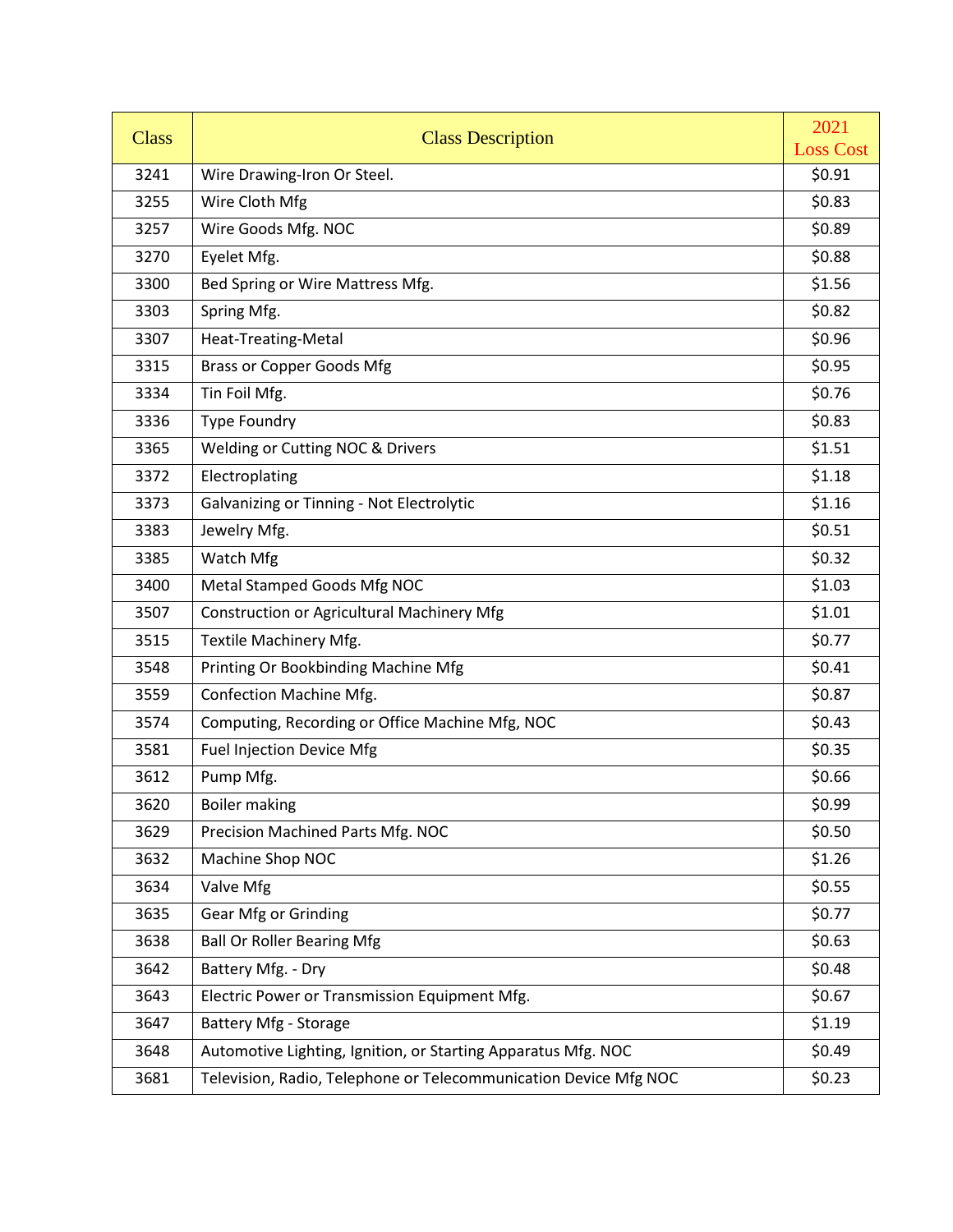| <b>Class</b> | <b>Class Description</b>                                      | 2021                       |
|--------------|---------------------------------------------------------------|----------------------------|
| 3685         | Instrument Mfg, NOC                                           | <b>Loss Cost</b><br>\$0.34 |
| 3719         | Oil Still Erection Or Repair                                  | \$0.34                     |
| 3724         | Machinery or Equipment Erection or Repair NOC & Drivers       | \$1.58                     |
| 3726         | Boiler Installation or Repair - Steam                         | \$1.14                     |
| 3803         | Automobile Wheel Mfg.-Metal-Not Cast                          | \$0.83                     |
| 3807         | <b>Automobile Radiator Mfg</b>                                | \$0.84                     |
| 3808         | Automobile Mfg or Assembly                                    | \$1.10                     |
| 3821         | <b>Automobile Recycling &amp; Drivers</b>                     | \$2.40                     |
| 3822         | Automobile, Bus, Truck or Trailer Body Mfg: Die Pressed Steel | \$1.19                     |
| 3824         | Automobile, Bus, Truck or Trailer Body Mfg: NOC               | \$1.30                     |
| 3826         | Aircraft Engine Mfg.                                          | \$0.25                     |
|              |                                                               | \$0.74                     |
| 3827         | Automobile Engine Mfg.                                        |                            |
| 3830         | Airplane Mfg.                                                 | \$0.40                     |
| 3851         | Motorcycle Mfg. Or Assembly                                   | \$0.75                     |
| 3865         | Baby Carriage Mfg.                                            | \$0.71                     |
| 3881         | Car Mfg. - Railroad - & Drivers                               | \$1.12                     |
| 4000         | Sand or Gravel Digging & Drivers                              | \$1.49                     |
| 4021         | Brick or Clay Products Mfg. NOC & Drivers                     | \$1.42                     |
| 4024D        | <b>Refractory Products Mfg &amp; Drivers</b>                  | \$1.38                     |
| 4034         | Concrete Products Mfg & Drivers                               | \$1.88                     |
| 4036         | Plasterboard or Plaster Block Mfg. & Drivers                  | \$0.84                     |
| 4038         | Plaster Statuary or Ornament Mfg.                             | \$0.92                     |
| 4062         | Pottery Mfg: Porcelain Ware-Mechanical Press Forming          | \$0.96                     |
| 4101         | Glass Mfg - & Drivers                                         | \$0.76                     |
| 4109         | Integrated Circuit Mfg.                                       | \$0.15                     |
| 4110         | Electric Bulb Mfg.                                            | \$0.32                     |
| 4111         | Glassware Mfg. - No Automatic Blowing Machines                | \$1.03                     |
| 4114         | Glassware Mfg NOC                                             | \$0.91                     |
| 4130         | <b>Glass Merchant</b>                                         | \$1.12                     |
| 4131         | Mirror Mfg.                                                   | \$1.45                     |
| 4133         | Cathedral or Art Glass Window Mfg.                            | \$0.95                     |
| 4149         | <b>Optical Goods Mfg. NOC</b>                                 | \$0.23                     |
| 4206         | Pulp Mfg - Ground Wood Process                                | \$0.92                     |
| 4207         | Pulp Mfg - Chemical Process                                   | \$0.66                     |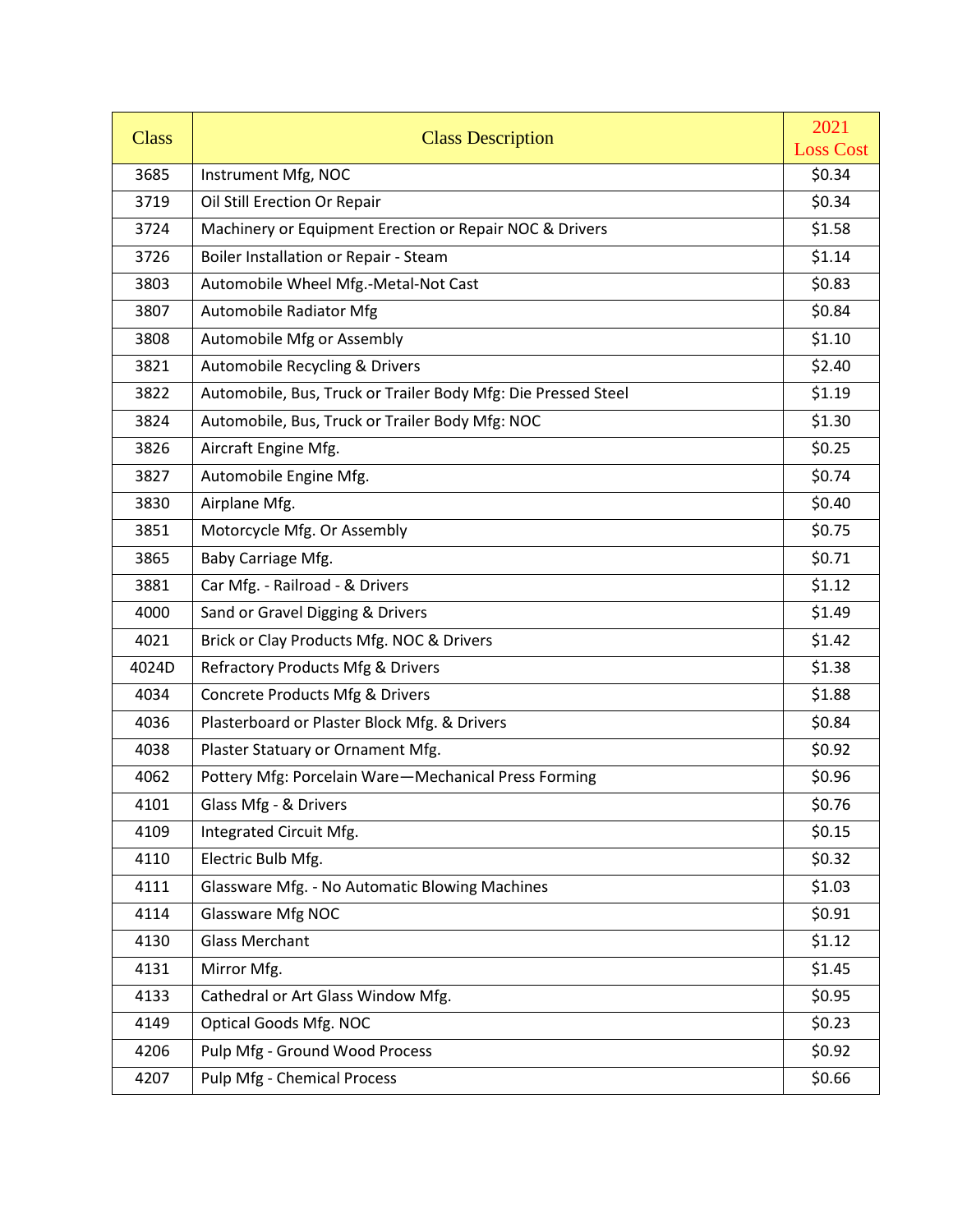| <b>Class</b> | <b>Class Description</b>                                                                          | 2021<br><b>Loss Cost</b> |
|--------------|---------------------------------------------------------------------------------------------------|--------------------------|
| 4239         | Paper Mfg                                                                                         | \$0.85                   |
| 4240         | Box Mfg. - Set-Up Paper                                                                           | \$0.99                   |
| 4243         | Box Mfg. - Folding Paper - NOC                                                                    | \$0.80                   |
| 4244         | Corrugated or Fiberboard Container Mfg.                                                           | \$0.87                   |
| 4250         | <b>Paper Coating</b>                                                                              | \$0.74                   |
| 4251         | <b>Stationery Mfg.</b>                                                                            | \$1.15                   |
| 4263         | Fiber Goods Mfg                                                                                   | \$0.94                   |
| 4273         | Bag Mfg - Plastic or Paper                                                                        | \$0.84                   |
| 4279         | Paper Goods Mfg NOC                                                                               | \$0.78                   |
| 4283         | Building or Roofing Paper or Felt Preparation - No Installation                                   | \$0.53                   |
| 4299         | Printing                                                                                          | \$0.70                   |
| 4304         | Newspaper Publishing                                                                              | \$1.78                   |
| 4307         | Bookbinding                                                                                       | \$0.53                   |
| 4351         | Photoengraving                                                                                    | \$0.34                   |
| 4352         | Engraving                                                                                         | \$0.55                   |
| 4361         | Photographer - All Employees & Clerical, Salespersons, Drivers                                    | \$0.30                   |
| 4410         | Rubber Goods Mfg NOC                                                                              | \$0.96                   |
| 4420         | <b>Rubber Tire Mfg</b>                                                                            | \$1.65                   |
| 4431         | Magnetic And Optical Recording Media Mfg                                                          | \$0.50                   |
| 4432         | Pen Mfg                                                                                           | \$0.39                   |
| 4452         | Plastics Mfg - Fabricated Products NOC                                                            | \$0.83                   |
| 4459         | Plastics Mfg Sheets, Rods, or Tubes                                                               | \$0.77                   |
| 4470         | Cable Mfg.-Insulated Electrical                                                                   | \$0.73                   |
| 4484         | Plastics Manufacturing: Molded Products NOC                                                       | \$0.78                   |
| 4493         | Fabric Coating or Impregnating NOC                                                                | \$0.84                   |
| 4511         | <b>Analytical Chemist</b>                                                                         | \$0.20                   |
| 4557         | Ink Mfg.                                                                                          | \$0.73                   |
| 4558         | Paint Mfg                                                                                         | \$0.59                   |
| 4568         | Salt, Borax or Potash Producing or Refining & Drivers                                             | \$0.68                   |
| 4581         | Phosphate Works And Drivers                                                                       | \$0.33                   |
| 4583         | Fertilizer Mfg & Drivers                                                                          | \$1.46                   |
| 4611         | Drug, Medicine or Pharmaceutical Preparation, Compounding or Blending - No<br>Mfg. Of Ingredients | \$0.30                   |
| 4635         | Oxygen or Hydrogen Mfg & Drivers                                                                  | \$1.02                   |
| 4653         | Glue Mfg & Drivers                                                                                | \$0.56                   |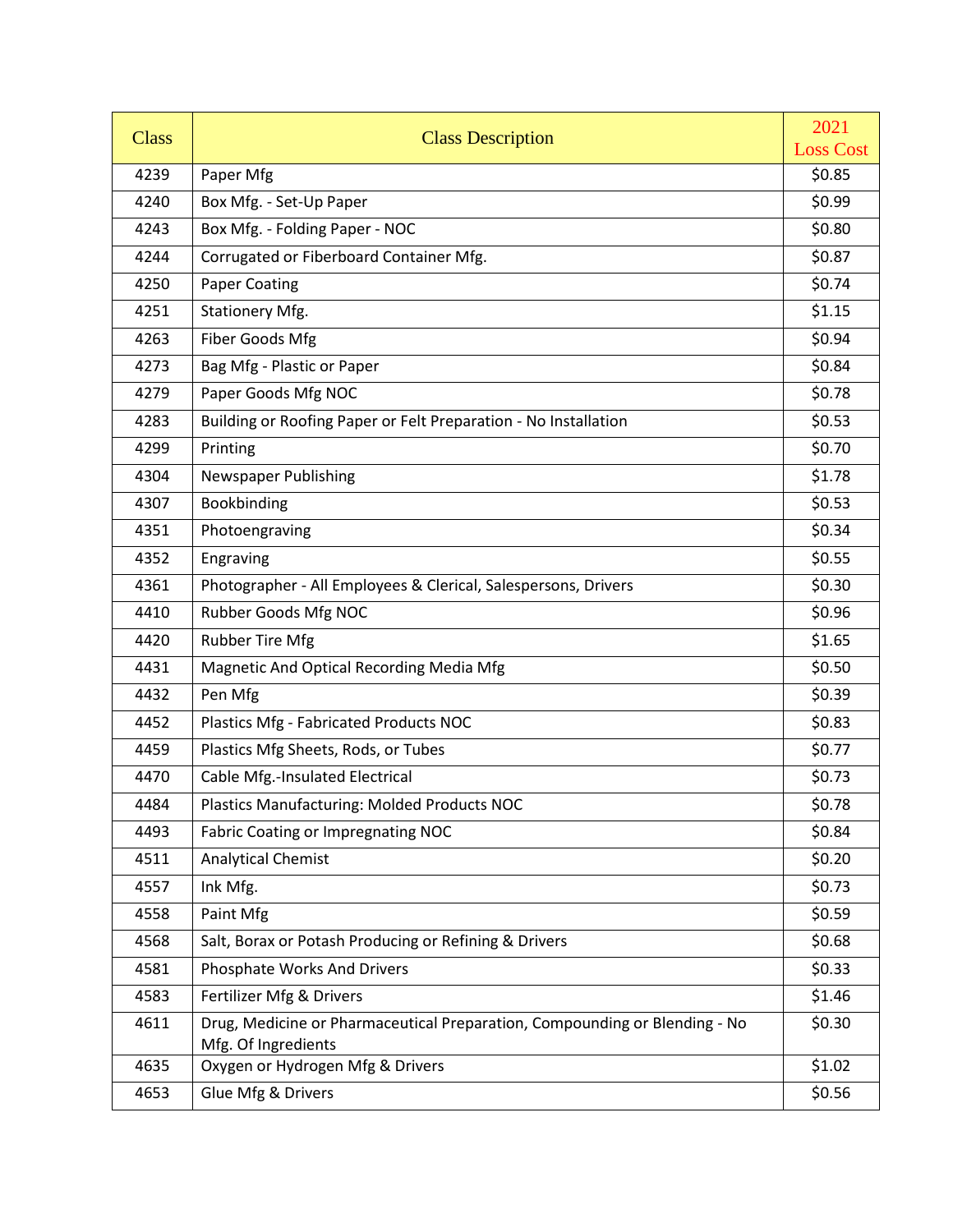| <b>Class</b> | <b>Class Description</b>                                                                       | 2021<br><b>Loss Cost</b> |
|--------------|------------------------------------------------------------------------------------------------|--------------------------|
| 4665         | Rendering Works NOC & Drivers                                                                  | \$2.14                   |
| 4683         | Oil Mfg. - Vegetable - NOC                                                                     | \$1.13                   |
| 4686         | Oil Mfg.-Vegetable-Solvent Extraction Process                                                  | \$0.78                   |
| 4692         | Dental Laboratory                                                                              | \$0.22                   |
| 4693         | Pharmaceutical or Surgical Goods Mfg. NOC                                                      | \$0.33                   |
| 4703         | <b>Corn Products Mfg</b>                                                                       | \$0.59                   |
| 4717         | <b>Butter Substitute Mfg</b>                                                                   | \$0.69                   |
| 4720         | Soap or Synthetic Detergent Mfg.                                                               | \$0.71                   |
| 4740         | Oil Refining - Petroleum - & Drivers                                                           | \$0.27                   |
| 4741         | Asphalt or Tar Distilling or Refining & Drivers                                                | \$0.85                   |
| 4751         | <b>Synthetic Rubber Mfg</b>                                                                    | \$0.68                   |
| 4771N        | Explosives or Ammunition Mfg: NOC & Drivers                                                    | \$0.75                   |
| 4777         | <b>Explosives Distributors &amp; Drivers</b>                                                   | \$2.05                   |
| 4825         | Drug, Medicine or Pharmaceutical Preparation Mfg. - Includes Mfg. Of Ingredients               | \$0.22                   |
| 4828         | Chemical Blending or Mixing NOC - All Operations and Drivers                                   | \$0.71                   |
| 4829         | Chemical Manufacturing NOC - All Operations & Drivers-INCLUDES BLENDING OR<br><b>MIXING</b>    | \$0.36                   |
| 4902         | Sporting Goods Mfg. NOC                                                                        | \$0.81                   |
| 4923         | Photographic Supplies Mfg.                                                                     | \$0.34                   |
| 5020         | Ceiling Installation - Suspended Acoustical Grid Type                                          | \$2.20                   |
| 5022         | Masonry NOC                                                                                    | \$3.29                   |
| 5037         | Painting: Metal Structures - Over Two Stories in Height - & Drivers                            | \$4.40                   |
| 5040         | Iron or Steel: Erection - Frame Structures                                                     | \$3.12                   |
| 5057         | Iron or Steel: Erection NOC                                                                    | \$1.57                   |
| 5059         | Iron or Steel: Erection - Frame Structures Not Over Two Stories in Height                      | \$5.95                   |
| 5102         | Door, Door Frame or Sash Erection - Metal or Metal Covered                                     | \$2.07                   |
| 5146         | Furniture or Fixtures Installation - Portable - NOC                                            | \$1.76                   |
| 5160         | <b>Elevator Erection or Repair</b>                                                             | \$0.85                   |
| 5183         | Plumbing NOC & Drivers                                                                         | \$0.84                   |
| 5188         | Automatic Sprinkler Installation & Drivers                                                     | \$0.99                   |
| 5190         | Electrical Wiring - Within Buildings & Drivers                                                 | \$0.93                   |
| 5191         | Office Machine Installation, Inspection, Adjustment or Repair                                  | \$0.27                   |
| 5192         | Vending or Coin Operated Machines - Installation, Service or Repair &<br>Salespersons, Drivers | \$0.90                   |
| 5213         | <b>Concrete Construction NOC</b>                                                               | \$2.18                   |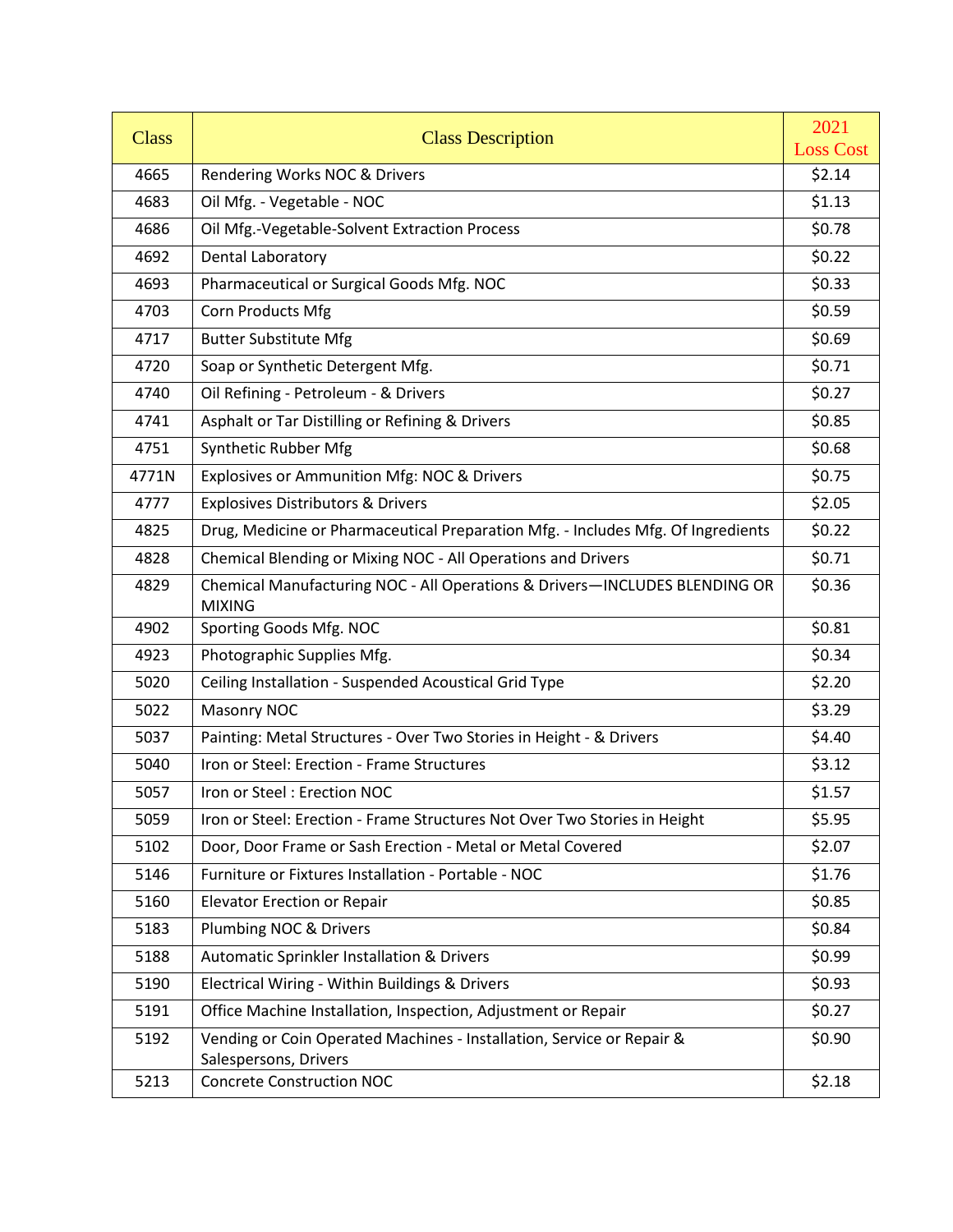| <b>Class</b> | <b>Class Description</b>                                                                                          | 2021<br><b>Loss Cost</b> |
|--------------|-------------------------------------------------------------------------------------------------------------------|--------------------------|
| 5215         | Concrete Work - Incidental to the Construction of Private Residence                                               | \$1.84                   |
| 5221         | Concrete or Cement Work - Floors, Driveways, Yards or Sidewalks & Drivers                                         | \$1.65                   |
| 5222         | Concrete Construction in Connection with Bridges or Culverts                                                      | \$2.99                   |
| 5223         | Swimming Pool Construction - Not Iron or Steel - & Drivers                                                        | \$1.63                   |
| 5348         | Ceramic Tile, Indoor Stone, Marble, or Mosaic Work                                                                | \$1.50                   |
| 5402         | <b>Hothouse Erection-All Operations</b>                                                                           | \$2.08                   |
| 5403         | Carpentry NOC.                                                                                                    | \$1.76                   |
| 5437         | Carpentry - Installation of Cabinet Work or Interior Trim                                                         | \$1.96                   |
| 5443         | Lathing & Drivers                                                                                                 | \$1.36                   |
| 5445         | Wallboard Installation within Buildings & Drivers                                                                 | \$2.20                   |
| 5462         | Glazier - Away From Shop & Drivers                                                                                | \$2.43                   |
| 5472         | Asbestos Contractor - Pipe and Boiler Work Exclusively & Drivers                                                  | \$1.99                   |
| 5473         | <b>Asbestos Contractor - NOC &amp; Drivers</b>                                                                    | \$2.81                   |
| 5474         | Painting or Paperhanging NOC & Shop Operations, Drivers                                                           | \$2.22                   |
| 5478         | Floor Covering Installation-Resilient Flooring-Carpet and Laminate Flooring                                       | \$1.33                   |
| 5479         | <b>Insulation Work NOC &amp; Drivers</b>                                                                          | \$1.93                   |
| 5480         | Plastering NOC & Drivers                                                                                          | \$1.97                   |
| 5491         | Paperhanging & Drivers                                                                                            | \$0.79                   |
| 5506         | Street or Road Construction: Paving or Repaving & Drivers                                                         | \$4.32                   |
| 5507         | Street or Road Construction: Subsurface Work & Drivers                                                            | \$1.71                   |
| 5535         | Awning Erection-Metal-Erection of Metal Awnings Exclusively & Drivers                                             | \$2.52                   |
| 5537         | Heating, Ventilation, Air-Conditioning and Refrigeration Systems-Installation,<br>Service and Repair & Drivers    | \$1.46                   |
| 5551         | Roofing - All Kinds & Drivers                                                                                     | \$5.26                   |
| 5606         | Contractor-Project Manager, Construction Executive, Construction Manager or<br><b>Construction Superintendent</b> | \$0.36                   |
| 5610         | Cleaners-Debris Removal                                                                                           | \$1.69                   |
| 5645         | Carpentry - Detached One or Two Family Dwellings                                                                  | \$4.09                   |
| 5703         | <b>Building Raising or Moving</b>                                                                                 | \$4.52                   |
| 5705         | Salvage Operation-No Wrecking Or Any Structural Operations                                                        | \$6.51                   |
| 5951         | Serum, Anti-Toxin Or Virus Mfg. And Drivers                                                                       | \$0.14                   |
| 6003         | Pile Driving                                                                                                      | \$3.22                   |
| 6005         | Jetty or Breakwater Construction - All Operations to Completion & Drivers                                         | \$1.32                   |
| 6018         | Dam or Lock Construction: Earth Moving or Placing - All Operations & Drivers                                      | \$0.84                   |
| 6045         | Levee Construction-All Operations To Completion And Drivers                                                       | \$3.29                   |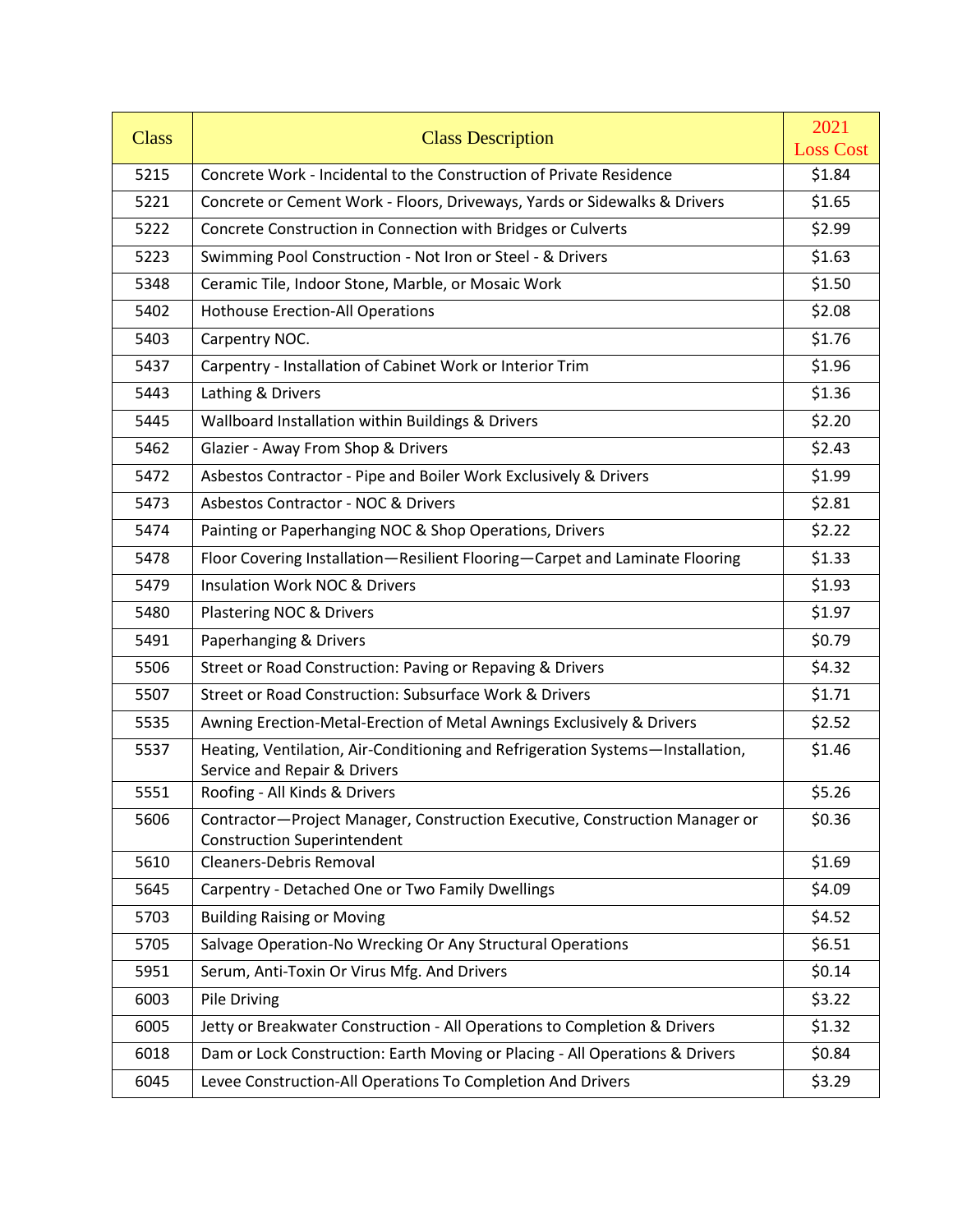| <b>Class</b> | <b>Class Description</b>                                                                                   | 2021<br><b>Loss Cost</b> |
|--------------|------------------------------------------------------------------------------------------------------------|--------------------------|
| 6204         | Drilling NOC & Drivers                                                                                     | \$2.24                   |
| 6206         | Oil Or Gas Well: Cementing And Drivers                                                                     | \$1.21                   |
| 6213         |                                                                                                            | \$0.65                   |
|              | Oil or Gas Well: Specialty Tool Operation NOC - By Contractor - All Employees &<br><b>Drivers</b>          |                          |
| 6214         | Oil Or Gas Well: Perforating Of Casing-All Employees And Drivers                                           | \$0.58                   |
| 6216         | Oil or Gas Lease Work NOC-by Contractor & Drivers                                                          | \$1.97                   |
| 6217         | <b>Excavation &amp; Drivers</b>                                                                            | \$1.43                   |
| 6229         | Irrigation or Drainage System Construction & Drivers                                                       | \$1.95                   |
| 6233         | Oil or Gas Pipeline construction & Drivers                                                                 | \$0.77                   |
| 6235         | Oil or Gas Well: Drilling or Redrilling & Drivers                                                          | \$2.60                   |
| 6236         | Oil or Gas Well: Installation or Recovery of Casing & Drivers                                              | \$2.20                   |
| 6237         | Oil or Gas Well: Instrument Logging or Survey Work & Drivers                                               | \$0.60                   |
| 6251D        | Tunneling - Not Pneumatic - All Operations                                                                 | \$1.74                   |
| 6252D        | <b>Shaft Sinking - All Operations</b>                                                                      | \$1.94                   |
| 6306         | Sewer Construction - All Operations & Drivers                                                              | \$1.59                   |
| 6319         | Gas Main or Connection Construction & Drivers                                                              | \$1.08                   |
| 6325         | Conduit Construction - For Cables or Wires - & Drivers                                                     | \$1.24                   |
| 6400         | Fence Erection - Metal                                                                                     | \$1.84                   |
| 6503         | Potato Chip, Popcorn & Snack Chip Mfg. NOC                                                                 | \$0.76                   |
| 6504         | Food Sundries Mfg NOC                                                                                      | \$0.94                   |
| 6702M*       | Railroad Construction-All Operations Including Clerical, Salespersons And Drivers-<br>Program I            | \$1.82                   |
| 6703M*       | Railroad Construction-All Operations Including Clerical, Salespersons And Drivers-<br>Program II           | \$3.72                   |
| 6704M*       | Railroad Construction-All Operations Including Clerical, Salespersons And Drivers-<br>Program II State Act | \$2.03                   |
| 6801F        | Boatbuilding-Wood-NOC And Drivers.                                                                         | \$4.01                   |
| 6811         | Boatbuilding-Wood-NOC And Drivers                                                                          | \$2.13                   |
| 6824F        | <b>Boatbuilding Or Repair And Drivers</b>                                                                  | \$4.60                   |
| 6826F        | <b>Marina And Drivers</b>                                                                                  | \$2.61                   |
| 6834         | Boatbuilding or Repair & Drivers - Coverage Under State Act Only                                           | \$0.97                   |
| 6836         | Marina & Drivers - Coverage Under State Act Only                                                           | \$1.20                   |
| 6843F        | Shipbuilding-Iron Or Steel-NOC And Drivers                                                                 | \$5.51                   |
| 6845F        | Shipbuilding-Naval And Drivers                                                                             | \$2.92                   |
| 6854         | Shipbuilding-Iron Or Steel-NOC And Drivers                                                                 | \$1.65                   |
| 6872F        | Ship Repair Conversion-All Operations And Drivers                                                          | \$5.29                   |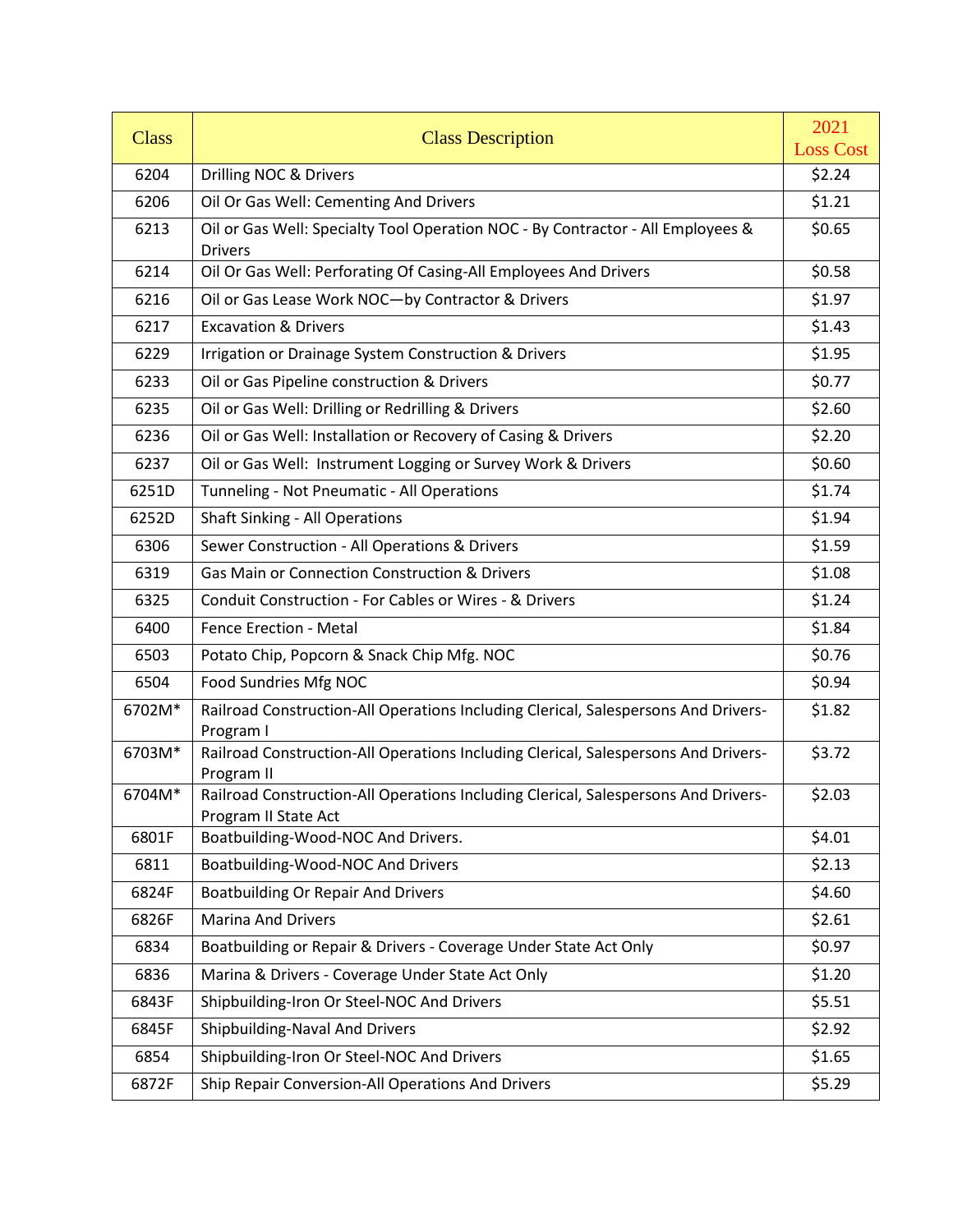| <b>Class</b> | <b>Class Description</b>                                                                                                             | 2021<br><b>Loss Cost</b> |
|--------------|--------------------------------------------------------------------------------------------------------------------------------------|--------------------------|
| 6874F        | Painting: Ship Hulls                                                                                                                 | \$6.34                   |
| 6882         | Ship Repair Conversion-All Operations & Drivers. Coverage Under State Act Only                                                       | \$1.06                   |
| 6884         | Painting Ship Hulls: Coverage Under State Act Only                                                                                   | \$2.06                   |
| 7016M        |                                                                                                                                      | \$1.18                   |
| 7024M        | Vessels NOC - Coverage Under Admiralty Law: Program I<br>Vessels NOC - Coverage Under Admiralty Law: Program II - State Act Benefits | \$1.31                   |
|              |                                                                                                                                      |                          |
| 7038M        | Boat Livery - Boat Under 15 Tons - Program I                                                                                         | \$1.95                   |
| 7046M        | Vessels-Not Self-Propelled-Program I                                                                                                 | \$2.81                   |
| 7047M        | Vessels-NOC                                                                                                                          | \$2.41                   |
| 7050M        | Boat Livery-Boats Under 15 Tons                                                                                                      | \$3.98                   |
| 7090M        | Boat Livery - Boat Under 15 Tons - Program II State Act Benefits                                                                     | \$2.17                   |
| 7098M        | Vessels-Not Self-Propelled-Program II                                                                                                | \$3.12                   |
| 7099M        | Vessels-Not Self-Propelled-Program II                                                                                                | \$5.73                   |
| 7133         | Railroad Operation, NOC All Employees & Drivers                                                                                      | \$1.06                   |
| 7151M        | Railroad Operation-All Employees Including Drivers-Program I                                                                         | \$1.29                   |
| 7152M        | Railroad Operation-All Employees Including Drivers-Program II                                                                        | \$2.63                   |
| 7153M        | Railroad Operation-All Employees Including Drivers-Program II                                                                        | \$1.43                   |
| 7219         | Trucking: NOC-All Employees & Drivers                                                                                                | \$2.08                   |
| 7222         | Trucking: Oil Field Equipment-All Employees And Drivers                                                                              | \$2.33                   |
| 7225         | <b>Automobile Towing &amp; Drivers</b>                                                                                               | \$2.52                   |
| 7230         | Trucking Parcel or Package Delivery-All Employees & Drivers                                                                          | \$2.72                   |
| 7231         | Mail, Parcel, or Package Delivery and Courier or Messenger Service Companies-<br>All Employees & Drivers                             | \$2.95                   |
| 7232         | Trucking: Mail, Parcel or Package Delivery - Under Contract with the US Postal<br>Service - All Employees & Drivers                  | \$2.88                   |
| 7309F        | Stevedoring: NOC                                                                                                                     | \$4.82                   |
| 7313F        | <b>Coal Dock Operation And Stevedoring</b>                                                                                           | \$1.97                   |
| 7317F        | Stevedoring: By Hand Or Hand Trucks Exclusively                                                                                      | \$3.63                   |
| 7327F        | Stevedoring: Containerized Freight And Drivers                                                                                       | \$10.63                  |
| 7333M        | Dredging - All Types - Coverage Under Admiralty Law: Program I                                                                       | \$1.16                   |
| 7335M        | Dredging - All Types - Coverage Under Admiralty Law: Program II - State Act<br><b>Benefits</b>                                       | \$1.29                   |
| 7337M        | Dredging-All Types                                                                                                                   | \$2.37                   |
| 7350F        | Freight Handling NOC                                                                                                                 | \$3.65                   |
| 7360         | Freight Handling NOC - Coverage Under State Act Only                                                                                 | \$1.30                   |
| 7370         | Taxicab Co.: All Other Employees & Drivers                                                                                           | \$1.38                   |
| 7380         | Drivers, Chauffeurs, Messengers, and Their Helpers NOC - Commercial                                                                  | \$1.41                   |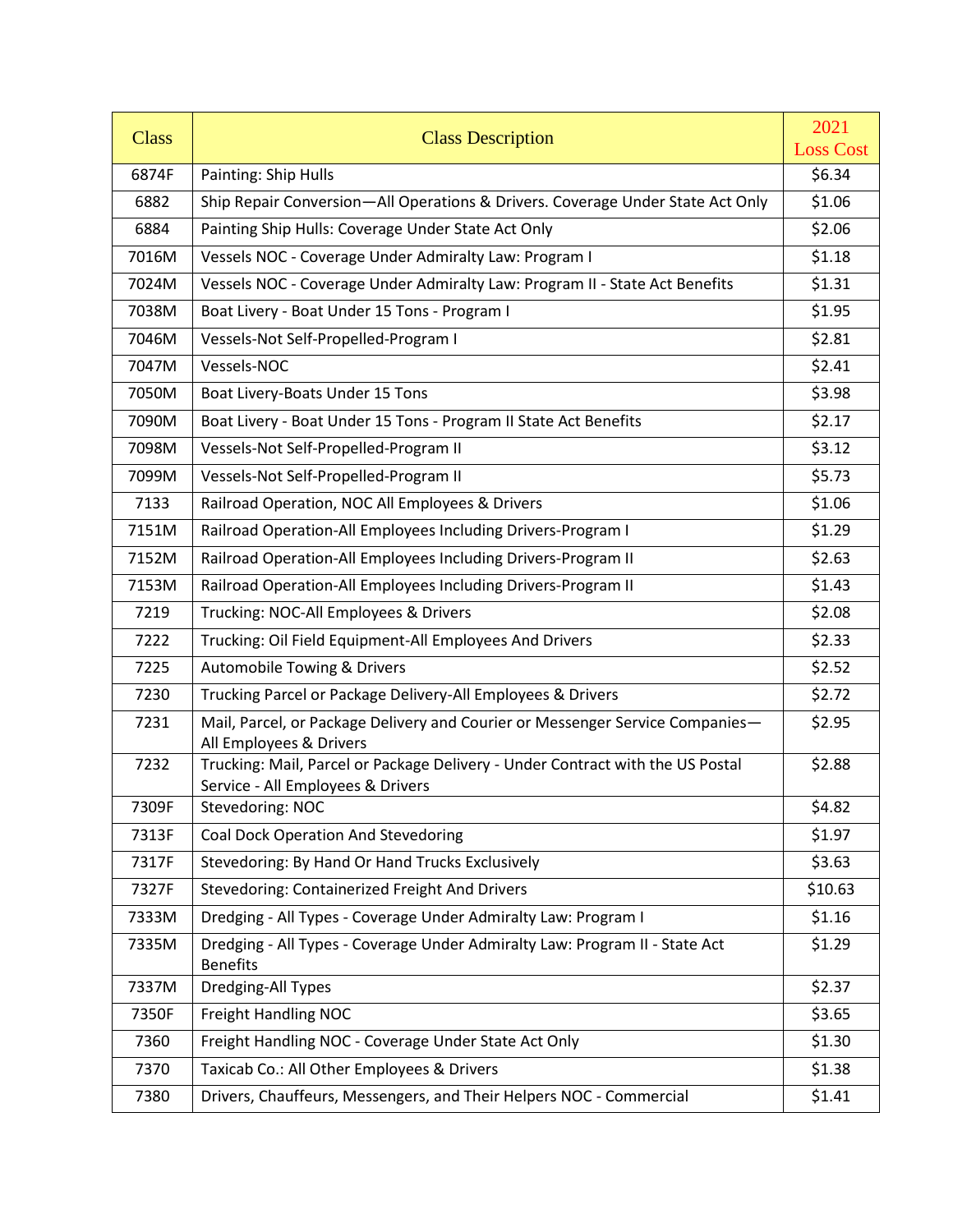| <b>Class</b> | <b>Class Description</b>                                                                                                           | 2021<br><b>Loss Cost</b> |
|--------------|------------------------------------------------------------------------------------------------------------------------------------|--------------------------|
| 7382         | Bus Co.: All Other Employees & Drivers                                                                                             | \$1.40                   |
| 7390         | Beer or Ale Dealer - Wholesale & Drivers                                                                                           | \$1.84                   |
| 7394M        | Diving - Marine - Coverage Under Admiralty Law: Program I                                                                          | \$1.41                   |
| 7395M        | Diving - Marine - Coverage Under Admiralty Law: Program II - State Act Benefits                                                    | \$1.57                   |
| 7398M        | Diving-Marine-Program II                                                                                                           | \$2.88                   |
| 7402         | Aviation-Air Traffic Controllers Under Contract with the FAA                                                                       | \$0.07                   |
| 7403         | Aviation-All Other Employees & Drivers                                                                                             | \$1.30                   |
| 7405N        | Aviation-Air Carrier-Scheduled, Commuter, or Supplemental-Flying Crew                                                              | \$0.44                   |
| 7420         | Aviation-Stunt Flying, Racing, or Parachute Jumping-Flying Crew                                                                    | \$2.96                   |
| 7421         |                                                                                                                                    | \$0.36                   |
|              | Aviation-Transportation of Personnel in Conduct of Employer's Business-Flying<br>Crew                                              |                          |
| 7422         | Aviation-NOC-Other Than Helicopters-Flying Crew                                                                                    | \$0.59                   |
| 7425         | Aviation-Helicopters-Flying Crew                                                                                                   | \$0.61                   |
| 7431N        | Aviation-Air Charter or Air Taxi-Flying Crew                                                                                       | \$0.43                   |
| 7445N        | Non-ratable code for 7405                                                                                                          | \$0.24                   |
| 7453N        | Non-ratable code for 7431                                                                                                          | \$0.23                   |
| 7502         | Gas Co - Natural Gas - Local Distribution & Drivers                                                                                | \$0.65                   |
| 7515         | Oil or Gas Pipeline Operation & Drivers                                                                                            | \$0.36                   |
| 7520         | <b>Waterworks Operation &amp; Drivers</b>                                                                                          | \$1.15                   |
| 7538         | Electric Light or Power Line Construction & Drivers                                                                                | \$1.44                   |
| 7539         | Electric Light or Power Co. NOC - All Employees & Drivers                                                                          | \$0.48                   |
| 7540         | Electric Light or Power Cooperative - REA Projects Only - All Employees & Drivers                                                  | \$0.94                   |
| 7580         | Sewage Disposal Plant Operation & Drivers                                                                                          | \$1.08                   |
| 7590         | Garbage Works                                                                                                                      | \$1.17                   |
| 7600         | Telephone or Telegraph Co.: All Other Employees & Drivers                                                                          | \$1.45                   |
| 7605         | Burglar Alarm Installation or Repair & Drivers                                                                                     | \$0.81                   |
| 7610         | Radio or Television Broadcasting Station - all employees & Clerical, Drivers                                                       | \$0.18                   |
| 7705         | Ambulance Service and EMS Providers & Drivers                                                                                      | \$2.41                   |
| 7710         | Firefighters & Drivers                                                                                                             | \$1.22                   |
| 7711X*       | Firefighters & Drivers-Volunteer                                                                                                   | \$4.60                   |
| 7720         | <b>Police Officers &amp; Drivers</b>                                                                                               | \$1.09                   |
| 7855         | Railroad Construction: Laying or Relaying of Tracks or Maintenance of Way by<br>Contractor-No Work on Elevated Railroads & Drivers | \$1.50                   |
| 8001         | Store Florist & Drivers                                                                                                            | \$0.86                   |
| 8002         | Automobile Rental Co.: All Other Employees & Counter Personnel, Drivers                                                            | \$0.68                   |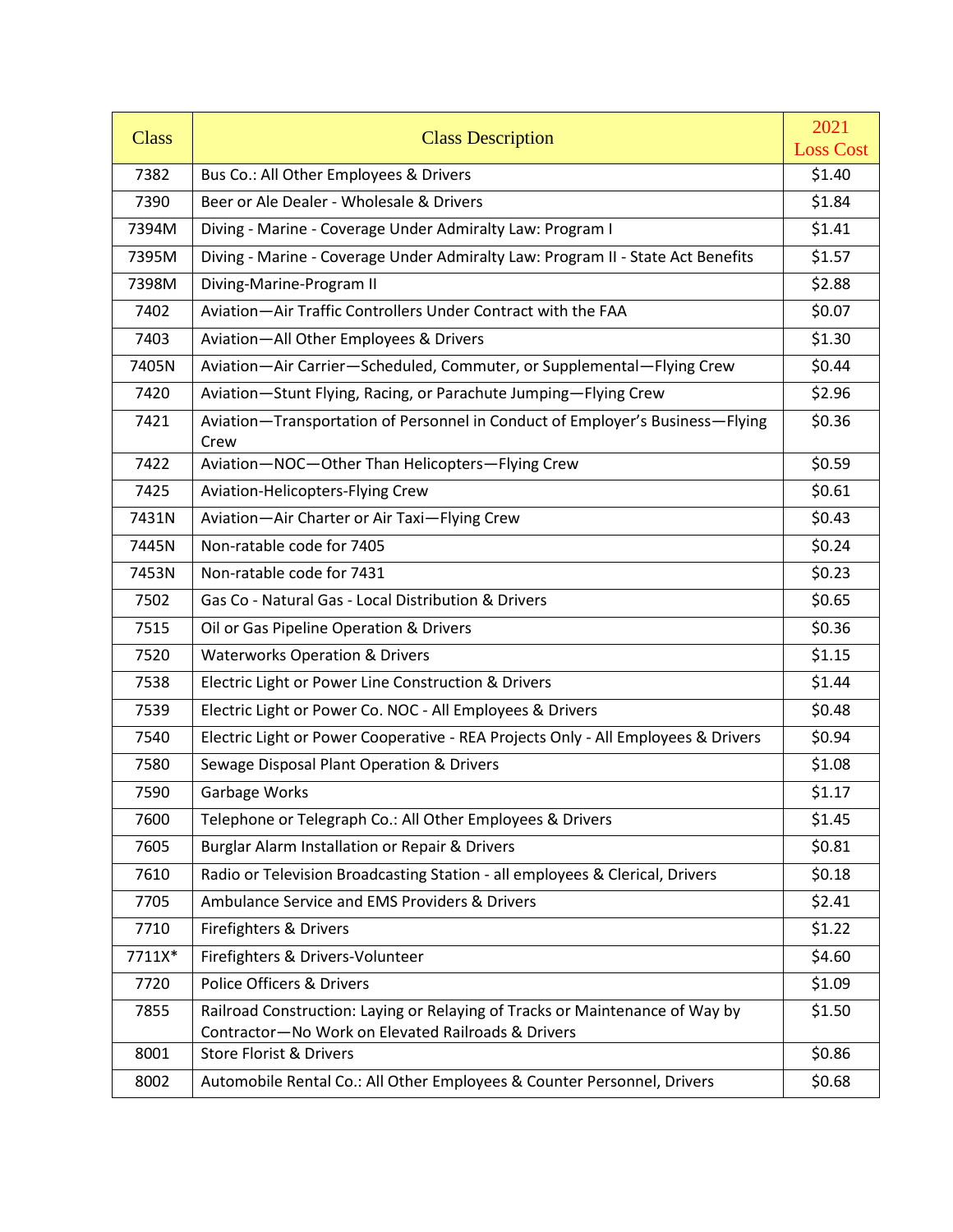| <b>Class</b> | <b>Class Description</b>                                                      | 2021<br><b>Loss Cost</b> |
|--------------|-------------------------------------------------------------------------------|--------------------------|
| 8006         | Gasoline Station: Self Service and Convenience / Grocery - Retail             | \$0.60                   |
| 8008         | Store: Clothing, Wearing Apparel or Dry Goods - Retail                        | \$0.36                   |
| 8010         | Store: Hardware                                                               | \$0.60                   |
| 8013         | Store: Jewelry                                                                | \$0.14                   |
| 8015         | Quick Printing-Copying Or Duplicating Service-All Employees & Clerical,       | \$0.25                   |
|              | Salespersons, Drivers                                                         |                          |
| 8017         | Store: Retail NOC                                                             | \$0.40                   |
| 8018         | Store: Wholesale NOC                                                          | \$0.95                   |
| 8021         | Store Meat, Fish or Poultry Dealer-Wholesale                                  | \$0.95                   |
| 8031         | Store: Meat, Fish or Poultry - Retail                                         | \$0.79                   |
| 8032         | Store Clothing, Wearing Apparel, or Dry Goods-Wholesale                       | \$0.73                   |
| 8033         | Store: Meat, Grocery and Provision Stores Combined - Retail NOC               | \$0.61                   |
| 8037         | Store-Superstores And Warehouse Clubs                                         | \$0.54                   |
| 8039         | Store Department - Retail                                                     | \$0.42                   |
| 8044         | Store: Furniture & Drivers                                                    | \$0.81                   |
| 8045         | Store: Drug Retail                                                            | \$0.25                   |
| 8046         | Store: Automobile Parts and Accessories NOC & Drivers                         | \$0.72                   |
| 8047         | Store Drug-Wholesale                                                          | \$0.29                   |
| 8058         | Building Material Dealer - New Materials Only: Store Employees                | \$0.84                   |
| 8072         | Store: Book, Record, Compact Disk, Software, Video or Audio Cassette Retail   | \$0.21                   |
| 8102         | Seed Merchant                                                                 | \$0.69                   |
| 8103         | <b>Wool Merchant</b>                                                          | \$1.02                   |
| 8106         | Iron or Steel Merchant & Drivers                                              | \$1.86                   |
| 8107         | Machinery Dealer NOC - Store or Yard - & Drivers                              | \$0.87                   |
| 8111         | Plumbers' Supplies Dealer & Drivers                                           | \$0.74                   |
| 8116         | Farm Machinery Dealer - All Operations & Drivers                              | \$0.79                   |
| 8203         | Ice Mfg. or Distribution & Drivers                                            | \$2.08                   |
| 8204         | Building Material Yard & Local Managers, Drivers                              | \$1.40                   |
| 8209         | Vegetable Packing & Drivers                                                   | \$1.45                   |
| 8215         | Feed, Fertilizer, Hay or Grain Dealer & Local Managers, Drivers - No Mfg.     | \$1.25                   |
| 8227         | <b>Construction or Erection Permanent Yard</b>                                | \$1.68                   |
| 8232         | Lumberyard New Materials Only: All Other Employees & Yard, Warehouse, Drivers | \$1.46                   |
| 8233         | Coal Merchant & Local Managers, Drivers                                       | \$0.87                   |
| 8235         | Sash, Door or Assembled Millwork Dealers & Drivers                            | \$1.43                   |
| 8263         | Junk Dealer & Drivers                                                         | \$1.95                   |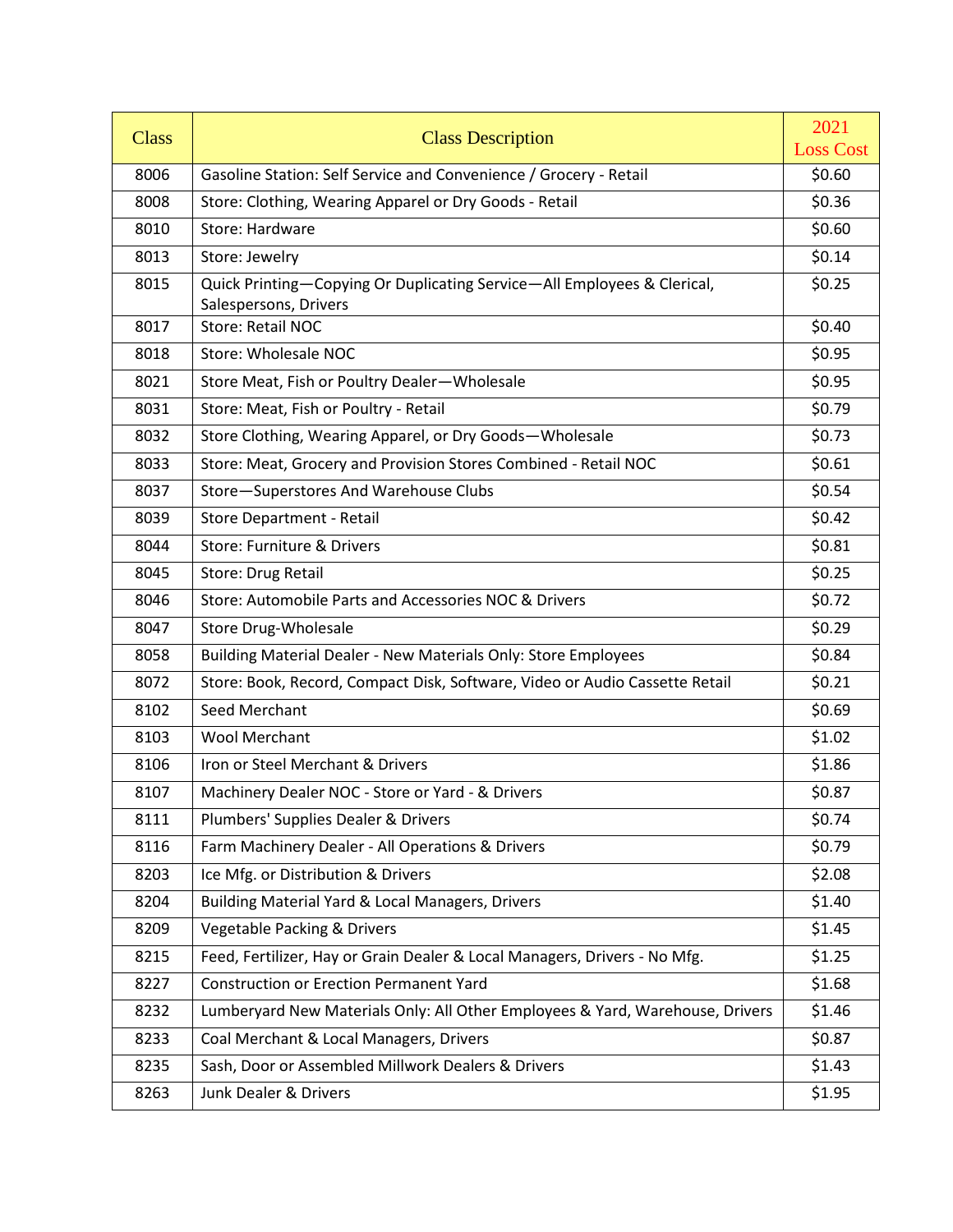| <b>Class</b> | <b>Class Description</b>                                                                                                   | 2021             |
|--------------|----------------------------------------------------------------------------------------------------------------------------|------------------|
| 8264         | Bottle Dealer - Used & Drivers                                                                                             | <b>Loss Cost</b> |
|              |                                                                                                                            | \$2.38           |
| 8265         | Iron or Steel Scrap Dealer & Drivers                                                                                       | \$2.32           |
| 8279         | Stable or Breeding Farm & Drivers                                                                                          | \$2.10           |
| 8288         | Livestock Dealer or Commission Merchant & Salespersons, Drivers                                                            | \$2.45           |
| 8291         | Storage Warehouse - Cold                                                                                                   | \$1.13           |
| 8292         | Storage Warehouse - NOC                                                                                                    | \$1.20           |
| 8293         | Storage Warehouse - Furniture & Drivers                                                                                    | \$2.58           |
| 8304         | Grain Elevator Operation And Local Managers, Drivers                                                                       | \$1.90           |
| 8350         | Gasoline or Oil Dealer & Drivers                                                                                           | \$2.65           |
| 8380         | Automobile Service or Repair Center & Drivers                                                                              | \$0.84           |
| 8381         | Gasoline Station Self-Service Only-Retail                                                                                  | \$0.63           |
| 8385         | <b>Bus Co Garage Employees</b>                                                                                             | \$0.84           |
| 8392         | Automobile Storage Garage, Parking Lot or Parking Station, Valet Service, Cashiers<br>or Counter Personnel & Drivers       | \$0.69           |
| 8393         | Automobile Body Repair                                                                                                     | \$0.47           |
| 8500         | Metal Scrap Dealer & Drivers                                                                                               | \$2.11           |
| 8601         | Architect or Engineer - Consulting                                                                                         | \$0.16           |
| 8602         | Surveyors, Timber Cruisers, Oil or Gas Geologists or Scouts & Drivers                                                      | \$0.43           |
| 8603         | Architectural or Engineering Firm-Clerical                                                                                 | \$0.03           |
| 8606         | Geophysical Exploration - Seismic - All Employees & Drivers                                                                | \$0.66           |
| 8709F        | Stevedoring: Talliers And Checking Clerks Engaged In Connection With Stevedore<br>Work                                     | \$1.78           |
| 8719         | Stevedoring: Talliers and Checking Clerks Engaged in Connection with Stevedore<br>Work - Coverage Under State Act Only     | \$0.54           |
| 8720         | Inspection of Risks for Insurance or Valuation Purposes NOC                                                                | \$0.46           |
| 8721         | Real Estate Appraisal Company - Outside Employees                                                                          | \$0.10           |
| 8723         | Insurance Companies--Including Clerical and Salespersons                                                                   | \$0.06           |
| 8725         | Inventory Counters-Traveling-Including Salespersons & Clerical                                                             | \$0.80           |
| 8726F        | Steamship Line Or Agency-Port Employees: Superintendents, Captains, Engineers,<br>Stewards Or Their Assistants, Pay Clerks | \$1.17           |
| 8734M        | Salespersons, Collectors Or Messengers-Outside-Program II                                                                  | \$0.19           |
| 8737M        | Salespersons, Collectors Or Messengers-Outside-Program I                                                                   | \$0.17           |
| 8738M        | Salespersons, Collectors Or Messengers-Outside-Program II                                                                  | \$0.35           |
| 8742         | Salespersons or Collectors-Outside                                                                                         | \$0.14           |
| 8745         | News Agent or Distributor of Magazines or Other Periodicals - Not Retail Dealer -<br>& Salespersons, Drivers               | \$1.24           |
| 8748         | Automobile Salespersons                                                                                                    | \$0.24           |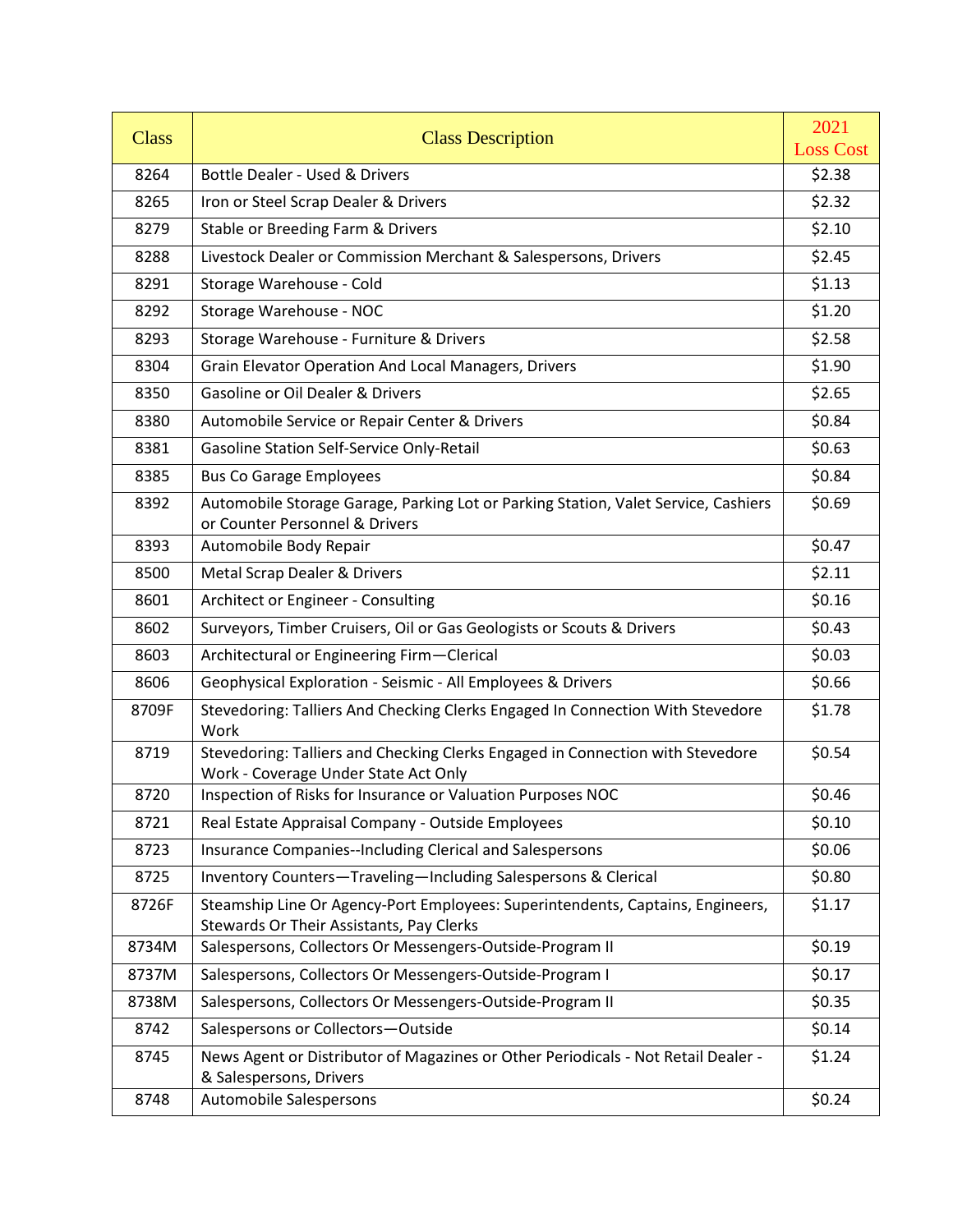| <b>Class</b> | <b>Class Description</b>                                                                                                                                           | 2021<br><b>Loss Cost</b> |
|--------------|--------------------------------------------------------------------------------------------------------------------------------------------------------------------|--------------------------|
| 8755         | Labor Union - All Employees                                                                                                                                        | \$0.13                   |
| 8799         | Mailing or Addressing Company or Letter Service Shop-Clerical Staff                                                                                                | \$0.18                   |
| 8800         | Mailing or Addressing Company or Letter Service Shop                                                                                                               | \$0.51                   |
| 8803         | Auditors, Accountant or Factory Cost or Office Systematizer - Traveling                                                                                            | \$0.03                   |
| 8805M        | Clerical Office Employees-NOC-Program II                                                                                                                           | \$0.11                   |
| 8810         | <b>Clerical Office Employees NOC</b>                                                                                                                               | \$0.08                   |
| 8814M        | Clerical Office Employees-NOC-Program I                                                                                                                            | \$0.10                   |
| 8815M        | Clerical Office Employees-NOC-Program II                                                                                                                           | \$0.20                   |
| 8820         | Attorney - All Employees & Clerical, Messengers, Drivers                                                                                                           | \$0.05                   |
| 8824         | Retirement Living Centers Health Care Employees                                                                                                                    | \$0.99                   |
| 8826         | Retirement Living Centers: All Other Employees, Salespersons & Drivers                                                                                             | \$0.73                   |
| 8831         | Hospital - Veterinary & Drivers                                                                                                                                    | \$0.49                   |
| 8832         | Physician & Clerical                                                                                                                                               | \$0.09                   |
| 8833         | Hospital - Professional Employees                                                                                                                                  | \$0.28                   |
| 8835         | Home, Public, and Traveling Healthcare-All Employees                                                                                                               | \$0.72                   |
| 8842         | Mental Health Group Care Homes-All Employees And Drivers                                                                                                           | \$0.90                   |
| 8855         | Banks and Trust Companies--All Employees, Salespersons, Drivers & Clerical                                                                                         | \$0.07                   |
| 8856         | Check Cashing Establishments--All Employees, Salespersons, Drivers & Clerical                                                                                      | \$0.18                   |
| 8864         | Social Services Organization-All Employees, Salespersons and Drivers                                                                                               | \$0.58                   |
| 8868         | College: Professional Employees & Clerical                                                                                                                         | \$0.14                   |
| 8869         | Child Day Care Center - Professional Employees and Clerical, Salespersons                                                                                          | \$0.36                   |
| 8871         | <b>Clerical Telecommuter Employees</b>                                                                                                                             | \$0.02                   |
| 8901         | Telephone or Telegraph Co Office or Exchange Employees & Clerical                                                                                                  | \$0.06                   |
| 9012         | Buildings - Operation by Owner, Lessee or Real Estate Management Firm:<br>Professional Employees, Property Managers and Leasing Agents & Clerical,<br>Salespersons | \$0.37                   |
| 9014         | <b>Building Operation by Contractors &amp; Drivers</b>                                                                                                             | \$0.86                   |
| 9015         | Buildings - Operation by Owner or Lessee or Real Estate Management Firm: All<br><b>Other Employees</b>                                                             | \$1.26                   |
| 9016         | Amusement Park or Exhibition Operation & Drivers                                                                                                                   | \$0.85                   |
| 9019         | Bridge or Vehicular Tunnel Operation & Drivers                                                                                                                     | \$0.89                   |
| 9033         | Housing Authority & Clerical, Salespersons, Drivers                                                                                                                | \$0.82                   |
| 9040         | Hospital: All Other Employees                                                                                                                                      | \$1.34                   |
| 9044         | Casino Gambling - Hotel all Employees & Clerical, Salespersons, Drivers                                                                                            | \$0.46                   |
| 9052         | Hotel: All Other Employees & Salespersons, Drivers                                                                                                                 | \$0.64                   |
| 9058         | <b>Hotel Restaurant Employees</b>                                                                                                                                  | \$0.57                   |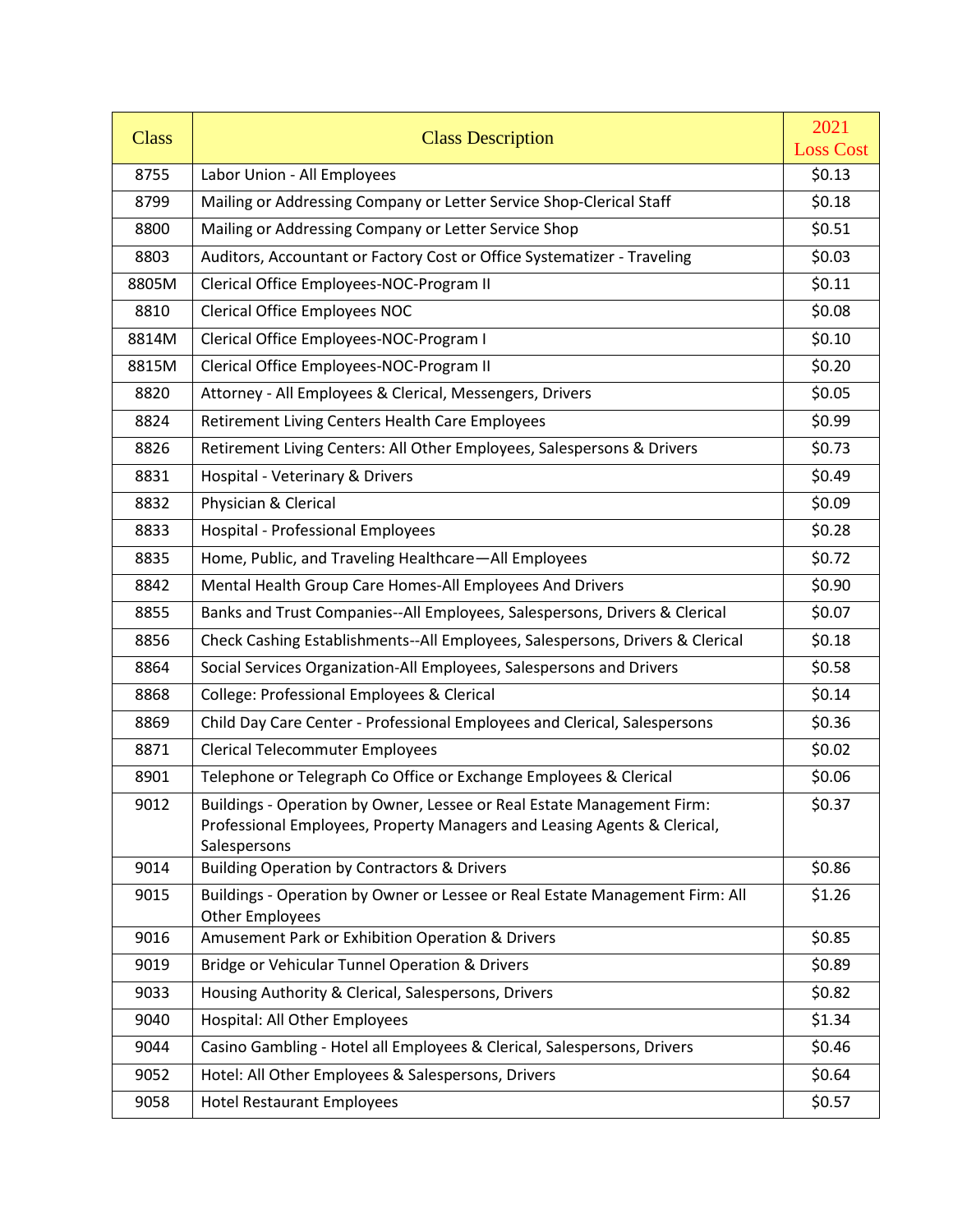| <b>Class</b> | <b>Class Description</b>                                                                         | 2021<br><b>Loss Cost</b> |
|--------------|--------------------------------------------------------------------------------------------------|--------------------------|
| 9060         | Club - Country, Golf, Fishing or Yacht - & Clerical                                              | \$0.53                   |
| 9061         | Club NOC & Clerical                                                                              | \$0.43                   |
| 9062         | Casino Gambling: All Employees & Clerical, Salespersons, Drivers                                 | \$0.44                   |
| 9063         | YMCA, YWCA, YMHA or YWHA, Institution - All Employees & Clerical                                 | \$0.29                   |
| 9077F        | United States Armed Service Risk-All Employees & Drivers                                         | \$4.06                   |
|              |                                                                                                  |                          |
| 9082         | <b>Restaurant NOC</b>                                                                            | \$0.41                   |
| 9083         | Restaurant: Fast Food                                                                            | \$0.37                   |
| 9084         | Bar, Discotheque, Lounge, Nightclub or Tavern                                                    | \$0.45                   |
| 9089         | <b>Billiard Hall</b>                                                                             | \$0.27                   |
| 9093         | <b>Bowling Lane</b>                                                                              | \$0.44                   |
| 9101         | College: All Other employees                                                                     | \$1.76                   |
| 9102         | Park, NOC - All Employees & Drivers                                                              | \$1.04                   |
| 9154         | Theater NOC: All Other Employees                                                                 | \$0.51                   |
| 9156         | Theater NOC: Players, Entertainers or Musicians                                                  | \$0.85                   |
| 9170         | Buildings-Operation by Contractors-Includes window cleaning above one story                      | \$2.90                   |
| 9178         | Athletic Sports or Park: Non-contact Sports                                                      | \$1.67                   |
| 9179         | Athletic Sports or Park: Contact Sports                                                          | \$4.37                   |
| 9180         | Amusement Device Operation NOC - Not Traveling - & Drivers                                       | \$2.18                   |
| 9182         | Athletic Sports or Park: Operations & Drivers                                                    | \$0.76                   |
| 9186         | Carnival, Circus or Amusement Device Operator - Traveling - All Employees &<br><b>Drivers</b>    | \$5.32                   |
| 9220         | <b>Cemetery Operation &amp; Drivers</b>                                                          | \$1.88                   |
| 9402         | <b>Street Cleaning &amp; Drivers</b>                                                             | \$1.70                   |
| 9403         | Garbage, Ashes or Refuse Collection & Drivers                                                    | \$3.55                   |
| 9410         | Municipal, Township, County or State Employee NOC                                                | \$1.21                   |
| 9448X        | Rehabilitation Services-Participants-Unpaid Work Based Training Program                          | \$1.54                   |
| 9449X        | Board of Education-Students-Unpaid Work Based Training Program                                   | \$0.27                   |
| 9501         | Painting: Shop Only & Drivers                                                                    | \$1.40                   |
| 9505         | Painting: Automobile or Carriage Bodies                                                          | \$1.23                   |
| 9516         | Radio, Television, Video and Audio Equipment Installation, Service or Repair &<br><b>Drivers</b> | \$0.91                   |
| 9519         | Household and Commercial Appliances-Electrical-Installation, Service or Repair<br>& Drivers      | \$2.01                   |
| 9521         | House Furnishings Installation NOC & Upholstering                                                | \$1.21                   |
| 9522         | Upholstering                                                                                     | \$0.77                   |
| 9534         | Mobile Crane and Hoisting Service Contractors - NOC - all Operations & Drivers                   | \$1.48                   |